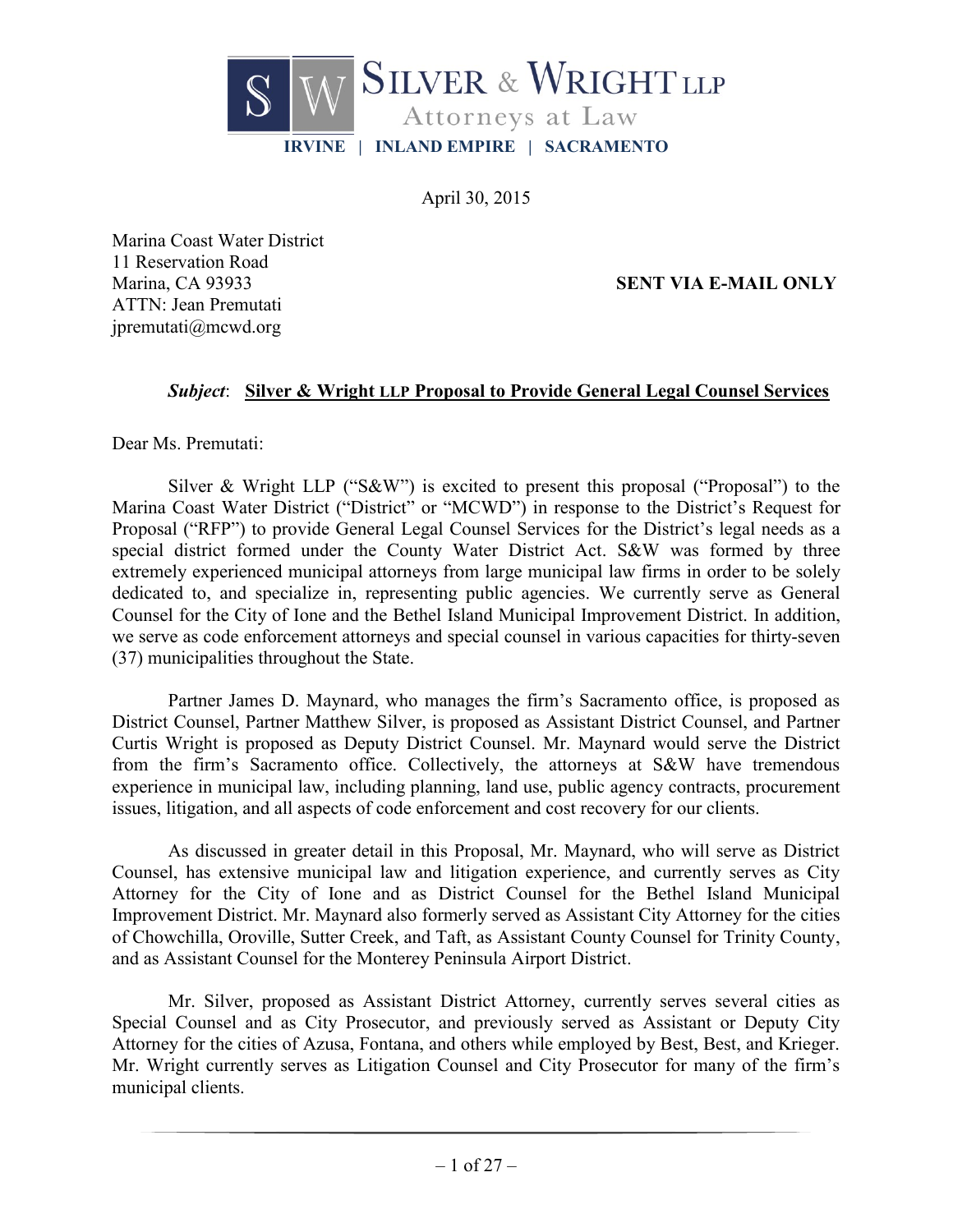

As a firm, S&W uses the latest technology to achieve lower costs that result in internal savings that are passed along to our clients. We understand that telephone calls and e-mails are quicker and less expensive for our clients than letters or lengthy memoranda although such work product is necessary in some instances. We work closely with our clients and we ensure that our advice is timely and accurate. Significantly, because of our early adoption of evolving technology, our rates are extremely competitive.

We are always available to our clients and are quick to respond to developing issues that face our municipal clients. Our references will confirm this. In addition to the attorneys listed above, the firm uses seven associate attorneys and other legal staff such as secretaries, paralegals, and law clerks, to reduce costs to our clients by ensuring that a particular task is performed at the appropriate level.

We are pleased to submit this proposal for the District's consideration and look forward to providing you with any additional information you should require.

Best Regards,

# JAMES D. MAYNARD

James D. Maynard *Partner* SILVER & WRIGHT LLP

Enclosure: S&W General Legal Services Proposal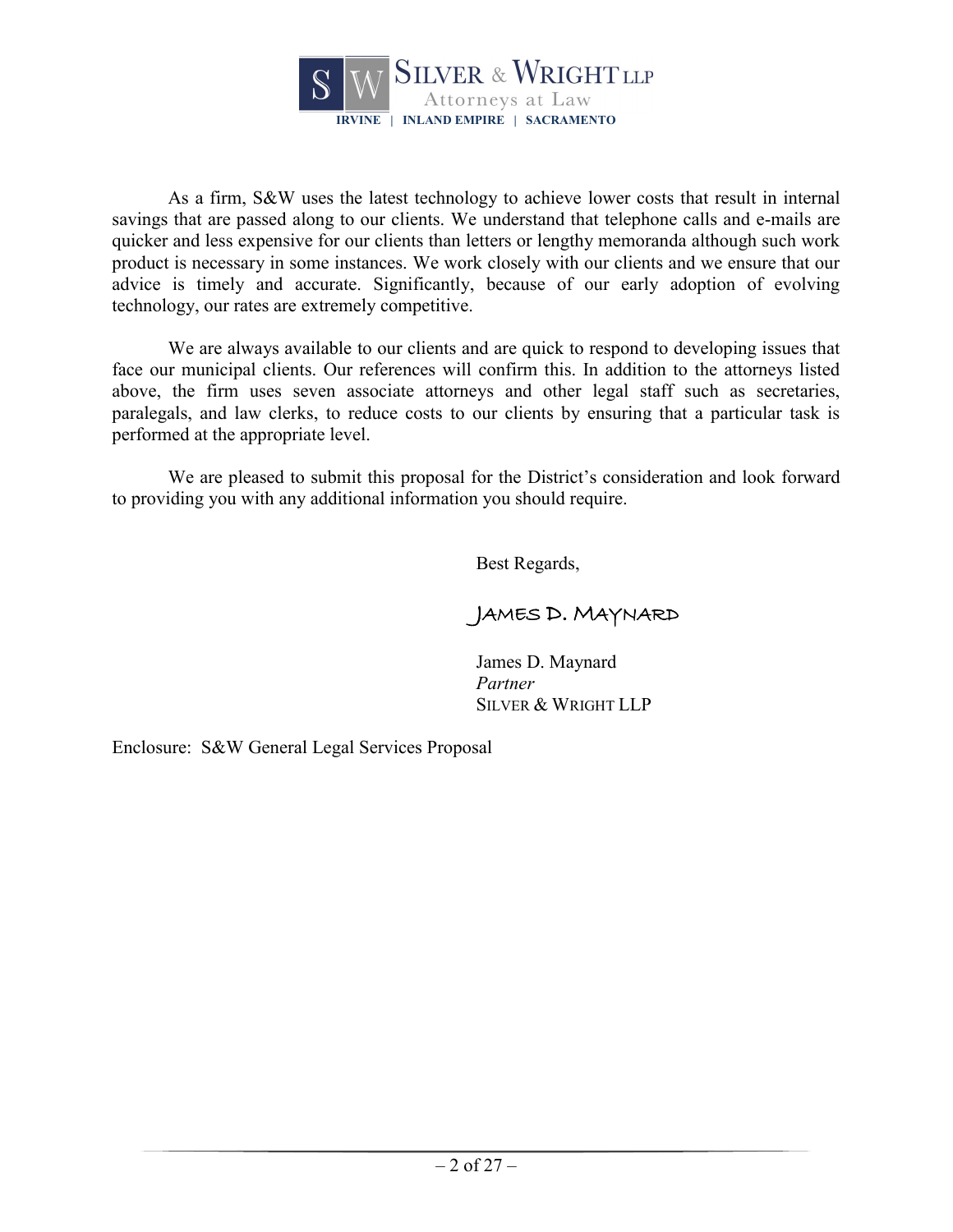

# **PROPOSAL TO PROVIDE GENERAL LEGAL COUNSEL SERVICES**

**PRESENTED TO:**

# **MARINA COAST WATER DISTRICT**



**APRIL 30, 2015**

**SILVER & WRIGHT LLP James D. Maynard 916-733-3510 or 916-595-4353 JMaynard@SilverWrightLaw.com**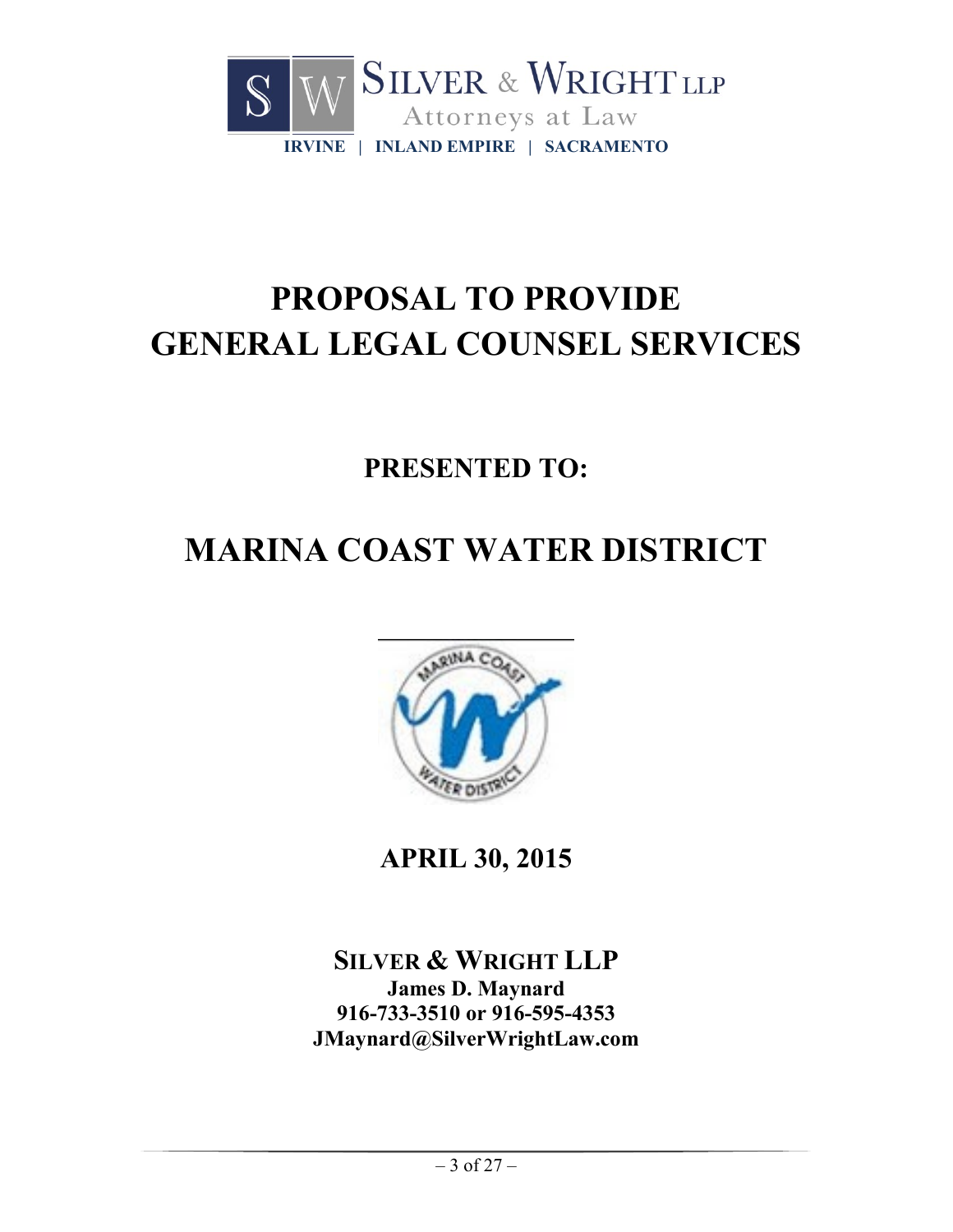# **TABLE OF CONTENTS**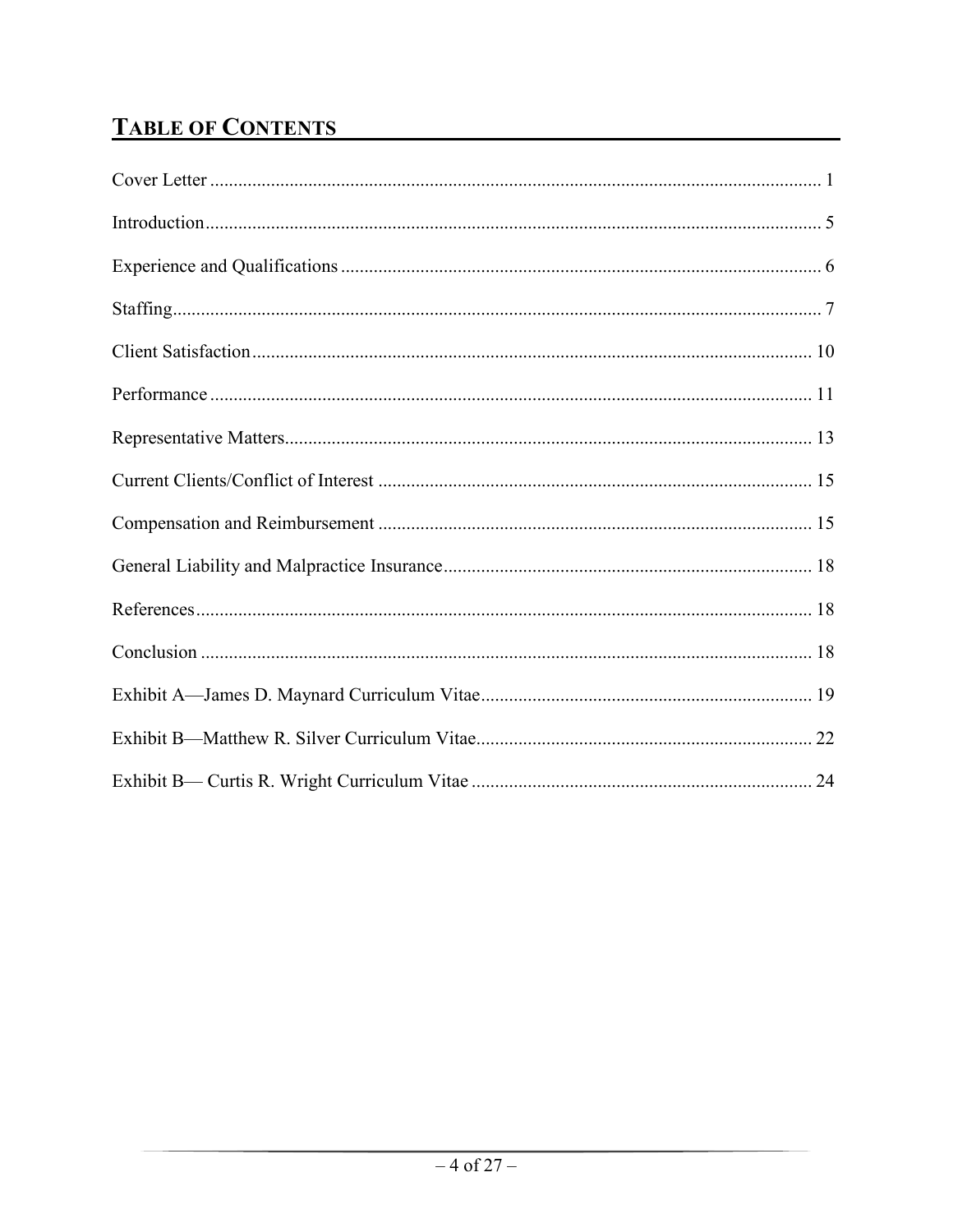# **INTRODUCTION**

Silver & Wright LLP ("S&W") was founded by Matthew Silver and Curtis Wright, attorneys with substantial experience in providing cost-effective municipal legal services and who act as special counsel to over thirty-five public agency clients. Our firm has grown to include James Maynard, who is a Partner with the firm, manages our Northern California office, and who serves as City Attorney for the City of Ione, as District Counsel for the Bethel Island Municipal Improvement District, and who has served as Special Counsel for other municipalities, including the Calaveras County Water District (in a proceeding before the State Personnel and Employment Relations Board), the City of San Rafael, and the City of Galt. S&W is a growing firm with ten attorneys and three law clerks.

The firm's attorneys also routinely advise public agencies, including special districts on the full range of matters that impact such entities, including constitutional and statutory matters, elections, petitions and referenda, municipal finance, public contracts, planning and land use, public sector labor and employment issues, taxes and fees, and public works projects. S&W also has extensive experience in the numerous laws that govern municipal procedures such as the Ralph M. Brown Act, ethics and conflicts of interest, and the Political Reform Act. Recognizing that each specific problem calls for a specific solution, the experience of the firm's attorneys allows us to provide our clients a comprehensive yet focused approach to the practice of law.

S&W is fully capable of serving all the legal needs of the Marina Coast Water District, while providing effective, expeditious, and cost-effective services. Our attorneys are admitted to every State and Federal Court in California, including the Los Angeles Superior Court, the California Courts of Appeal, the California Supreme Court, all federal United States District Courts in California, and the United States Ninth Circuit Court of Appeals.

S&W has all insurance required by the District and by the State in excess of the minimum requirements, including malpractice insurance, general liability insurance, automobile insurance, and worker's compensation insurance. S&W is happy to provide proof of insurance, a certificate of insurance, and to make the District an additional insured on its policies.

We are excited to submit this Proposal to the Marina Coast Water District, we thank you for the opportunity, and we look forward to meeting with you to discuss how we might be of service to the District.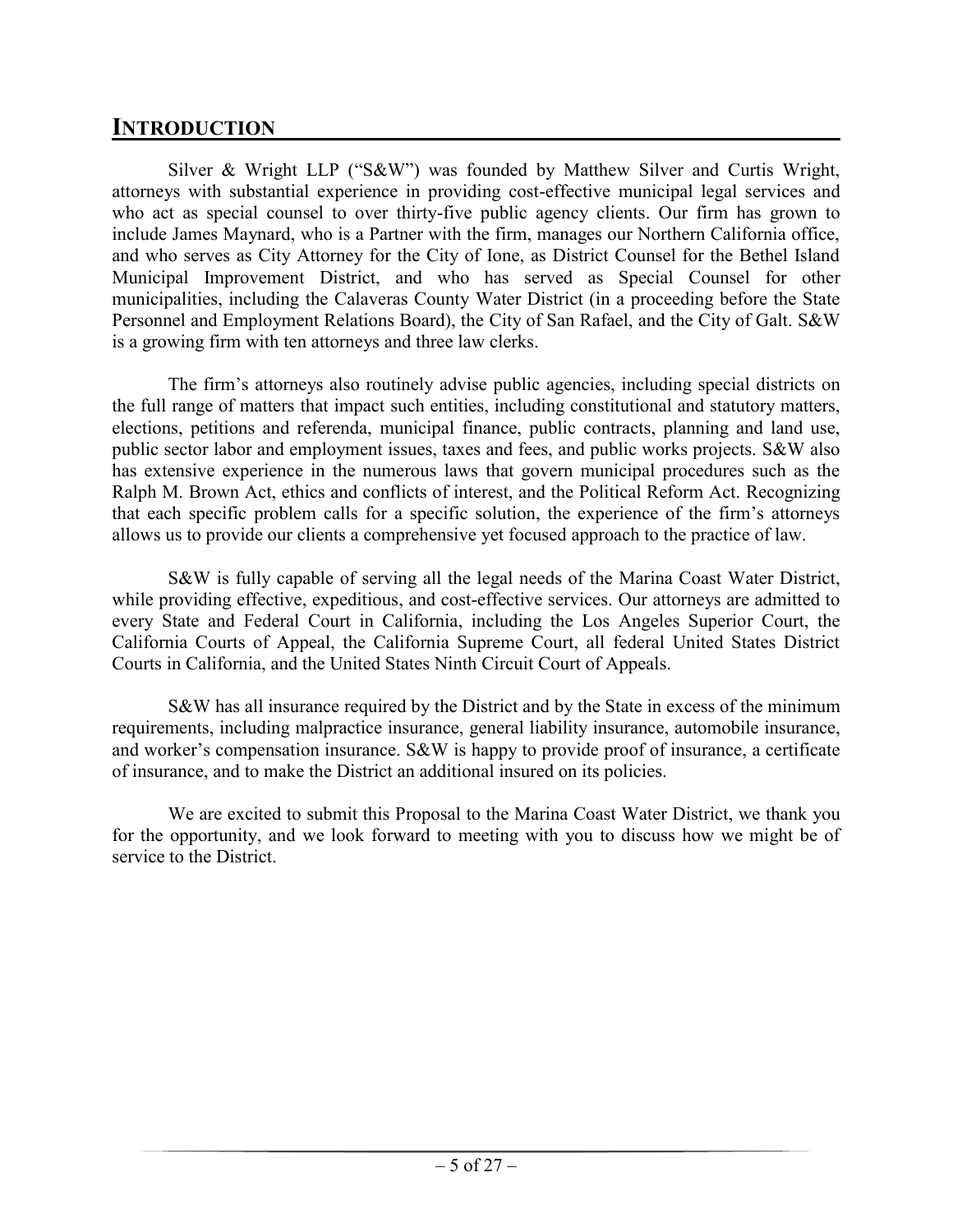# **FIRM EXPERIENCE AND QUALIFICATIONS**

S&W is a municipal law firm. Our attorneys have more than thirty-five (35) years of combined experience in all aspects of municipal law, including transactional and litigation services. We have represented cities and special districts all over California as both General and Special Counsel, and currently represent the following public entities including several cities and special districts in the Bay Area:

- City of Fontana (Special Counsel) 2005-Present
- Bethel Island Municipal Improvement District (General Counsel) 2010-Present
- City of Azusa (Special Counsel) 2009-Present
- City of Yorba Linda (Special Counsel) 2010-Present
- City of Ione (City Attorney) 2011-Present
- City of Santa Ana (Special Counsel) 2012-Present
- City of Newark (Special Counsel) 2013-Present
- City of Modesto (Special Counsel) 2013-Present
- City of Crescent City (Special Counsel) 2013-Present
- City of Chino (Special Counsel) 2013-Present
- City of Vista (Special Counsel) 2013-Present
- City of Tustin (Administrative Hearing Services) 2013-Present
- City of San Rafael (Special Counsel) 2013-2014
- City of Eureka (Special Counsel) 2014-Present
- City of Exeter (Special Counsel) 2014-Present
- City of Indio (Special Counsel) 2014-Present
- City of Galt (Special Counsel) 2014-Present
- City of Concord (Special Counsel) 2014-Present
- County of Ventura (Special Counsel) 2014-Present
- City of El Centro (Special Counsel) 2014-Present
- City of El Monte (Special Counsel) 2014-Present
- City of Lake Elsinore (Special Counsel) 2014-Present
- City of Lake Forest (Special Counsel) 2014-Present
- City of Live Oak (Special Counsel) 2014-Present
- City of Montebello (Special Counsel) 2014-Present
- City of Redlands (Special Counsel) 2014-Present
- City of Riverside (Special Counsel) 2014-Present
- City of Salinas (Special Counsel) 2014-Present
- City of San Louis Obispo (Special Counsel) 2014-Present
- City of Ventura (Special Counsel) 2014-Present
- City of Vernon (Special Counsel) 2014-Present
- City of Whittier (Special Counsel) 2014-Present
- City of Redding (Special Counsel) 2015-Present
- City of Walnut (Special Counsel) 2015-Present

As General Counsel for the City of Ione and the Bethel Island Municipal Improvement District, and as the former Assistant City Attorney for the City of Fontana, we have handled the day to day legal operations for public entities of varied types and sizes. The firm's services include representing legislative bodies at council or board, planning commission and other meetings;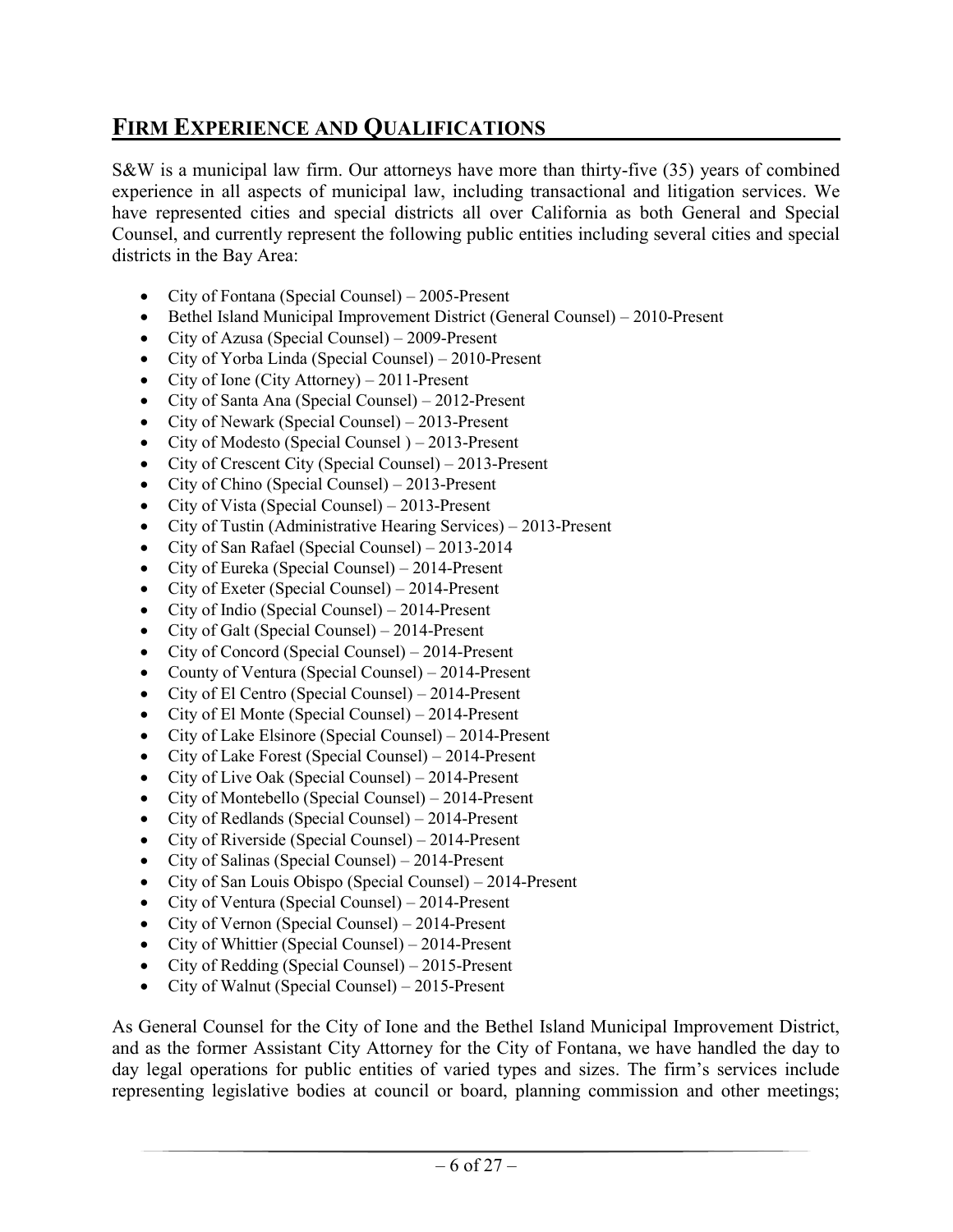providing regular advice and opinions with regard to legal updates, providing training for the governing board and staff, drafting ordinances and resolutions, negotiating on planning and building issues, advising on and litigating employment issues, labor and personnel negotiations, the Brown Act and the Public Records Act, drafting contracts and on the Political Reform Act.

Significantly, Mr. Maynard, proposed to serve as District Counsel for MCWD, has more than six years of experience serving special districts, including water districts, and has the demonstrated skills and ability to manage consultants, including consulting engineers, on water and wastewater projects. Mr. Maynard is also quite familiar, having represented the Bethel Island Municipal Improvement District for six years, with the laws and regulations governing special districts under the Water Code, the Government Code, the Public Contract Code, the Public Resources Code and other state and federal statutes.

# **STAFFING \_\_\_\_\_\_\_\_\_\_\_\_\_\_\_\_\_\_\_\_\_\_\_\_\_\_\_\_\_\_\_\_\_\_\_\_\_\_\_\_\_\_\_\_\_\_\_**

# **Proposed District Counsel, James D. Maynard,** *Partner*

Mr. Maynard advises on the full range of municipal laws. Mr. Maynard has practiced law for more than eight years and has advised state and local public entities for more than seven. The firm proposes that Mr. Maynard serve as General Counsel and resident expert in the following areas: land use, CEQA, labor and employment, water use and water rights, storm water and waste water regulation and recycling, general writ litigation, Proposition 218, assessment and special district proceedings, public works contracts and real estate. Mr. Maynard's references will confirm his expertise in these areas.

Mr. Maynard is experienced in and routinely advises firm clients on all aspects of municipal law including the Public Records Act, land use, development impact and other fees, public records, public contracting, the Brown Act, conflicts of interest, ethics requirements, Proposition 218 rate setting, the formation of assessment or special tax districts, land use, wastewater utilities and regulation, and defense of claims and litigation. Mr. Maynard also has extensive experience working with and managing consultants and engineers on planning, development, and public works projects. Additionally, Mr. Maynard has significant experience with all aspects of labor relations and employment law, including negotiation with labor unions and practice before the Public Employee Relations Board and the State Personnel Board.

After starting his legal career at Downey Brand, a large Sacramento law firm, Mr. Maynard served as General Counsel to the California State Athletic Commission and the California Board of Behavioral Sciences, where he provided legal services on behalf of these regulatory boards in multiple areas including compliance with both State and Federal law. Significantly, Mr. Maynard served as Employment Counsel to the Department of Consumer Affairs' Human Resources Department where he routinely dealt with worker's compensation issues, disability issues including reasonable accommodation under both FEHA and the ADA for over 4,500 employees.

Mr. Maynard is a member of the California League of Cities, where he serves on the League's Legal Advocacy Committee, the California Special Districts Association, the American Bar Association Labor and Employment and State & Local Government Law Sections, the California State Bar Employment Law and Public Law Sections, and the Sacramento County Bar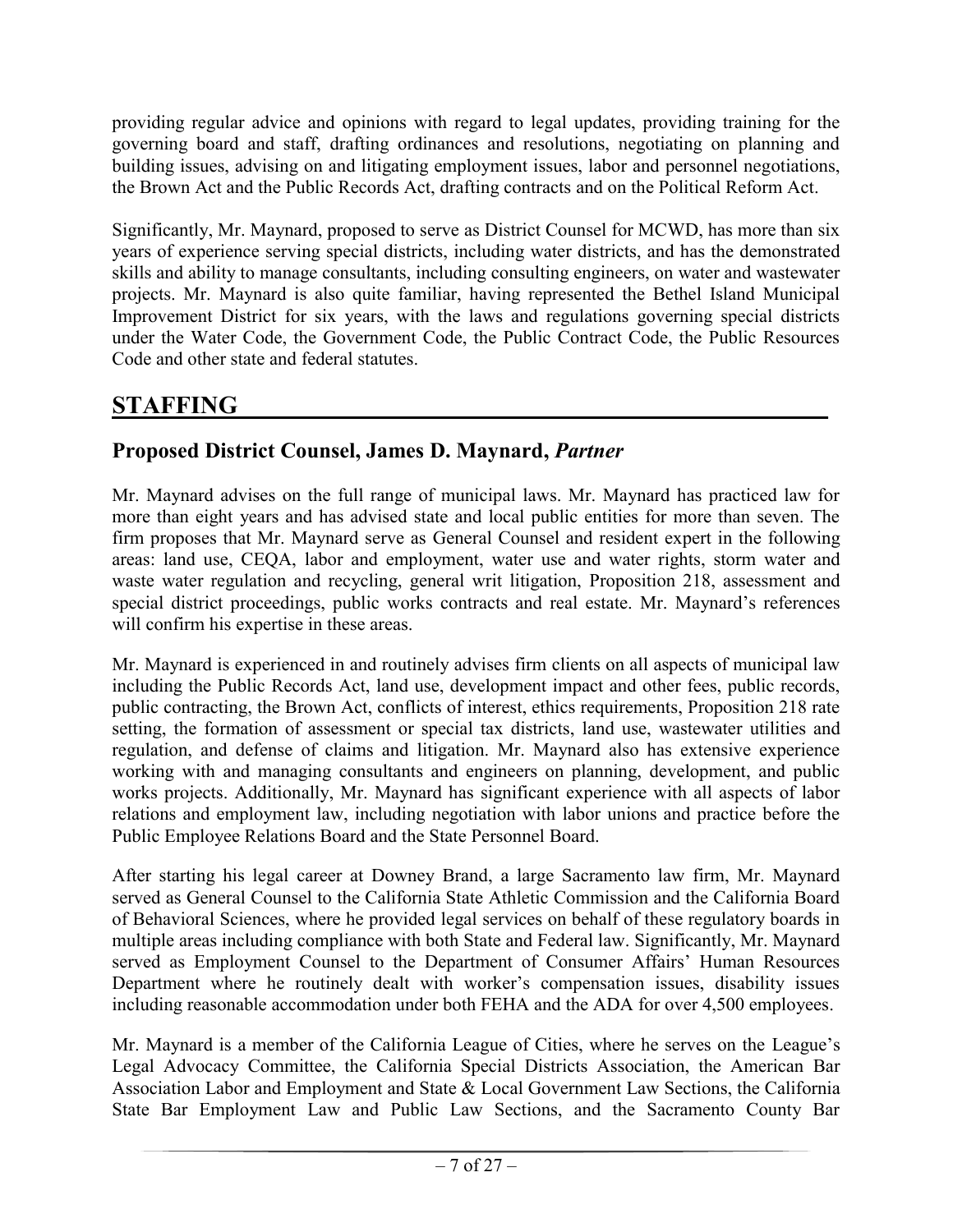Association Public Law Section. Mr. Maynard is a third generation public servant as his father was a Naval Officer who enlisted in the Navy as an E-1 and rose through the ranks to retire at the rank of Commander, and his grandfather served as comptroller-auditor for San Diego County.

Mr. Maynard received his Juris Doctorate with Distinction from the University of the Pacific, McGeorge School of Law in 2006. He obtained a Bachelor of Arts degree, with High Honors, from the University of California-Berkeley in 2002. He was admitted to the California State Bar in 2006, and is admitted to the United States District Courts for the Eastern and Northern Districts of California, as well as the Ninth Circuit Court of Appeals.

Mr. Maynard's curriculum vitae is attached to this proposal as Exhibit A.

# **Proposed Assistant District Counsel, Matthew R. Silver,** *Partner*

Mr. Silver formerly served as Deputy and Assistant City Attorney for the City of Fontana for four years before founding S&W. Mr. Silver now serves as code enforcement special counsel for a total of 33 cities. Mr. Silver's knowledge of California municipal law and its various subcomponents is extensive. In fact, Mr. Silver has been a contributor to the California Municipal Law Handbook on several occasions, helping draft the primary resource for municipal attorneys. He has also taught courses all over the State and published articles on various aspects of municipal law.

Mr. Silver graduated from the University of the Pacific, McGeorge School of Law with a Juris Doctor degree and was admitted to the California Bar in 2006. The son of a City Manager, Mr. Silver decided early on to dedicate his career to municipal practice, and worked for two large California municipal law firms before opening S&W. At those firms, Mr. Silver represented dozens of cities and special districts in various areas of municipal law, regularly advising legislative bodies at public meetings, drafting ordinances, negotiating MOUs, providing counsel to planning, building, and police departments, and managing litigation for those clients.

Mr. Silver managed an extensive litigation practice area at Best, Best, and Krieger, and prior to that, practiced municipal litigation for several years, handling cases ranging from land use to civil rights, planning to code enforcement, police to tort issues. This experience has made Mr. Silver a uniquely well-rounded municipal attorney – expertise in transactional municipal law issues as well as in litigation. Having an Attorney with such expertise can be valuable to the District in assessing, avoiding and succeeding in municipal litigation.

S&W is at the cutting edge of code enforcement, and has pioneered several code enforcement and receivership strategies. In addition to his litigation experience, Mr. Silver has handled thousands of code enforcement cases from inception through appeals. In this era of drought and with new regulations being drafted by the State Water Resources Control Board, public agencies such as water districts are being tasked to enforce regulatory codes as never before. The firm's experience in this area will prove invaluable to the MCWD.

Mr. Silver has also received numerous awards for civic accomplishments. For example, in 2001, he received awards from the United States Congress, County of Orange, City of Huntington Beach and other entities for heroism, stemming from an effort to save a man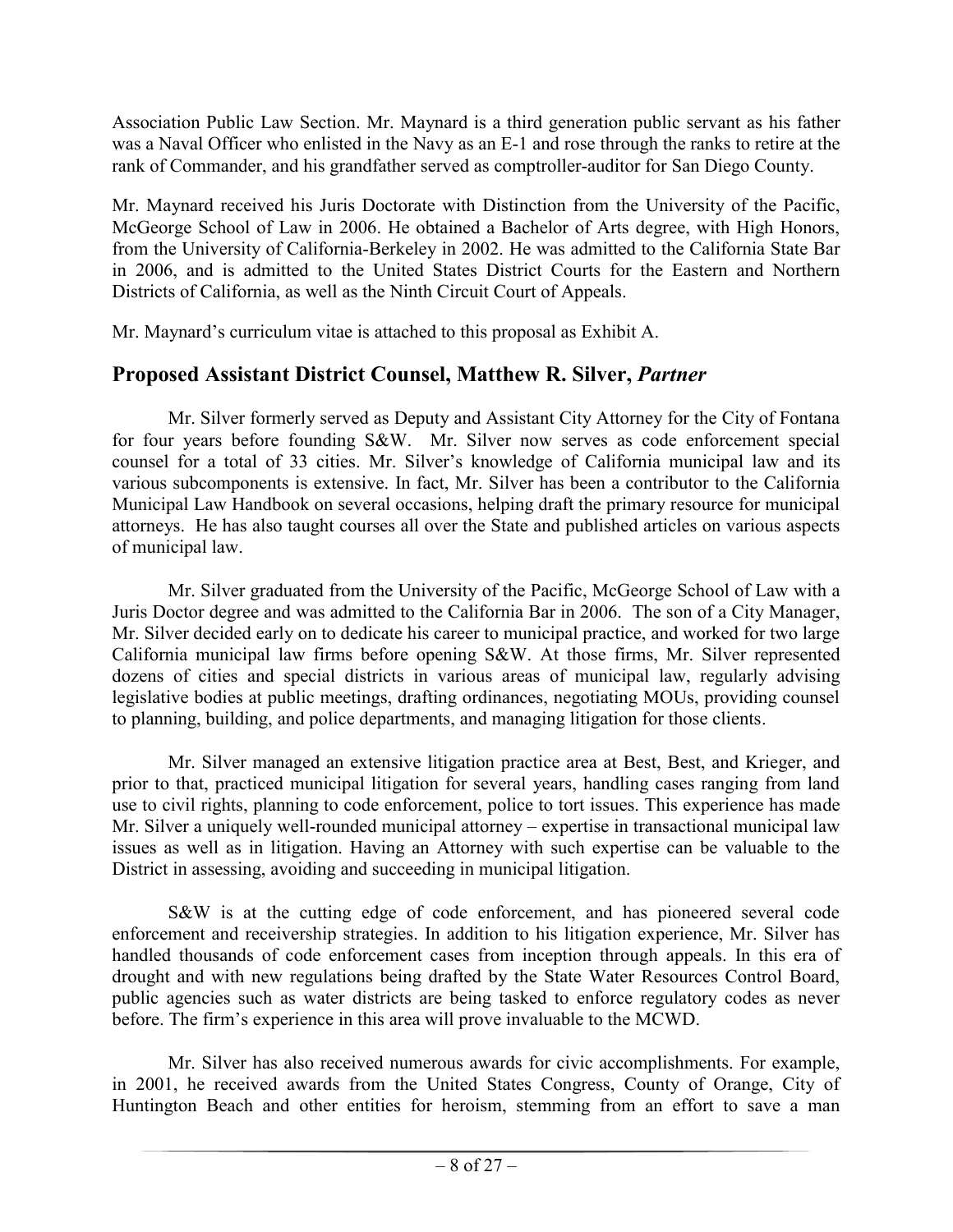drowning in submerged car. Mr. Silver also serves as a Vice President for the California Association of Code Enforcement Officers, is a member of various City Attorney associations, and is a board member for the Urban Land Institute.

Mr. Silver's curriculum vitae is attached to this proposal as Exhibit B.

# **Proposed Deputy Counsel/Enforcement Counsel Curtis R. Wright,** *Partner*

Curtis Wright is a founding partner of S&W. Mr. Wright specializes in State and federal municipal litigation, both as city prosecutor and as code enforcement special counsel. Mr. Wright has significant experience with civil and criminal code enforcement prosecution, receiverships, injunctions, marijuana dispensary regulation, administrative law hearings, gun confiscation actions, *Pitchess* motion defense, appeals, and nuisance abatement cost recovery. Mr. Wright has also successfully defended public agencies in various types of litigation ranging from government tort claims to civil rights actions resulting in the preservation of municipal rights and saving public agencies from potentially hundreds of thousands of dollars in liability.

Mr. Wright has successfully prosecuted hundreds of code enforcement and marijuana related cases via criminal charges, receiverships, civil injunctions, administrative proceedings, and other civil penalties. Just as importantly, Mr. Wright has successfully helped clients recover millions of dollars through litigation, special assessments, and liens. S&W strongly believes that public agencies and their citizens and ratepayers should not bear the costs of enforcing the law and protecting the community from water waste, especially in light of the current state of the drought. Rather, the costs, expenses, and fees associated with investigating, enforcing, abating, and litigating violations of state or district law should be borne by the violators responsible for creating and maintaining the illegal situation. That is why S&W is committed to maximizing agency cost recovery in every action to the fullest extent permitted by law, so those funds can be better used for other municipal projects that serve the public good.

Mr. Wright has been published multiple times on various legal topics and has taught classes and led presentations on various aspects of municipal law, federal and State regulatory preemption, code enforcement, receiverships, criminal prosecution, and municipal cost recovery. Mr. Wright is on the Board of Directors for Zero Graffiti International, an international nonprofit graffiti fighting organization, and he is also a third generation public servant, as his father was a San Diego police officer and former marine, and his grandfather was a Navy sailor and postal carrier.

Prior to his legal career, Curtis was a Captain and Ranger in the United States Army where he was deployed to Iraq in support of Operation Iraqi Freedom. Mr. Wright's curriculum vitae is attached to this proposal as Exhibit C.

# **Ruthann M. Elder,** *Litigation Counsel*

Ms. Elder is an excellent litigator and oral advocate. Her practice areas include litigation experience in code enforcement, receiverships, marijuana regulation, appeals, land use, and zoning and planning laws including CEQA. Ms. Elder developed her passion for municipal law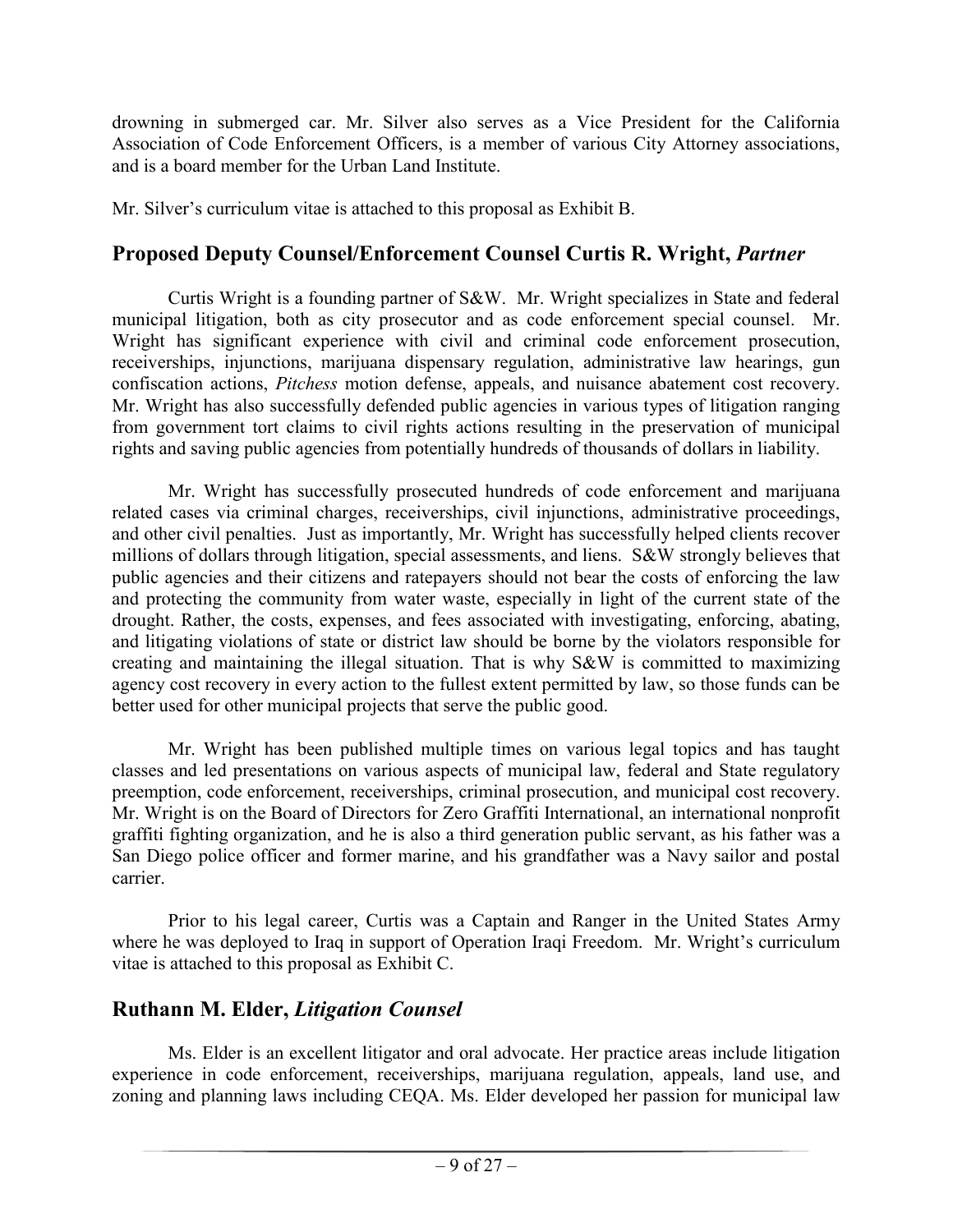during law school. Ms. Elder has worked with Orange County Counsel, the Riverside City Attorney's Office, and the Court Executive Office and General Counsel for the Superior Court of San Bernardino County. While working for these entities, she developed experience in a variety of transactional and litigation matters, including constitutional law, local government powers, public records requests, and code enforcement.

Ms. Elder also has experience in Alternative Dispute Resolution and Mediation. Ms. Elder is an experienced Mediator and has completed training pursuant to the California Dispute Resolution Programs Act.

# **Roxanne Moin,** *Advice Counsel and Ethics Counsel*

Roxanne Moin is of-counsel to the firm and brings a breadth of experience to our team serving in advisory, transactional, and litigation roles. She currently serves as Assistant City Attorney for the City of Ione and as Assistant District Counsel for the Bethel Island Municipal Improvement District and supports other attorneys in the firm.

Ms. Moin regularly advises on a variety of public agency issues including ethics and conflict-of-interest laws and regulations. She has developed an expertise in evaluating, drafting, and revising ordinances tailored to meet specific needs of a public agency and in investigating municipal code violations and preparing enforcement responses. Ms. Moin regularly advises her clients on the Brown Act, the Political Reform Act, FPPC regulations, and State and local ethics laws and regulations.

Ms. Moin earned her Juris Doctor from the University of California, Hastings College of the Law in San Francisco, California, where she headed the Middle Eastern Law Students Association and served as a Staff Editor for the Hastings Business Law Journal. She graduated summa cum laude from UCLA as a Regents Scholar, majoring in Political Science and minoring in Public Policy.

# **CLIENT SATISFACTION\_\_\_\_\_\_\_\_\_\_\_\_\_\_\_\_\_\_\_\_\_\_\_\_\_\_\_\_\_\_\_\_\_\_\_\_\_\_\_**

At Silver & Wright, we believe the client is most satisfied when receiving personal, effective and efficient legal services that are provided in a professional and ethical manner. Our goal is to achieve maximum client satisfaction with both services and costs. Our results and references will reflect that we succeed in both regards.

Client satisfaction is of the utmost priority to us, and we will endeavor to make sure we meet the District's goals. Accordingly, we work in cooperation with District staff as team-members. Our attorneys make every effort to fully invest themselves in the community and as partners with the District's team.

In addition to ensuring client satisfaction through excellent service and results, we honestly evaluate and advise the client on each case. There are no false promises, manipulative or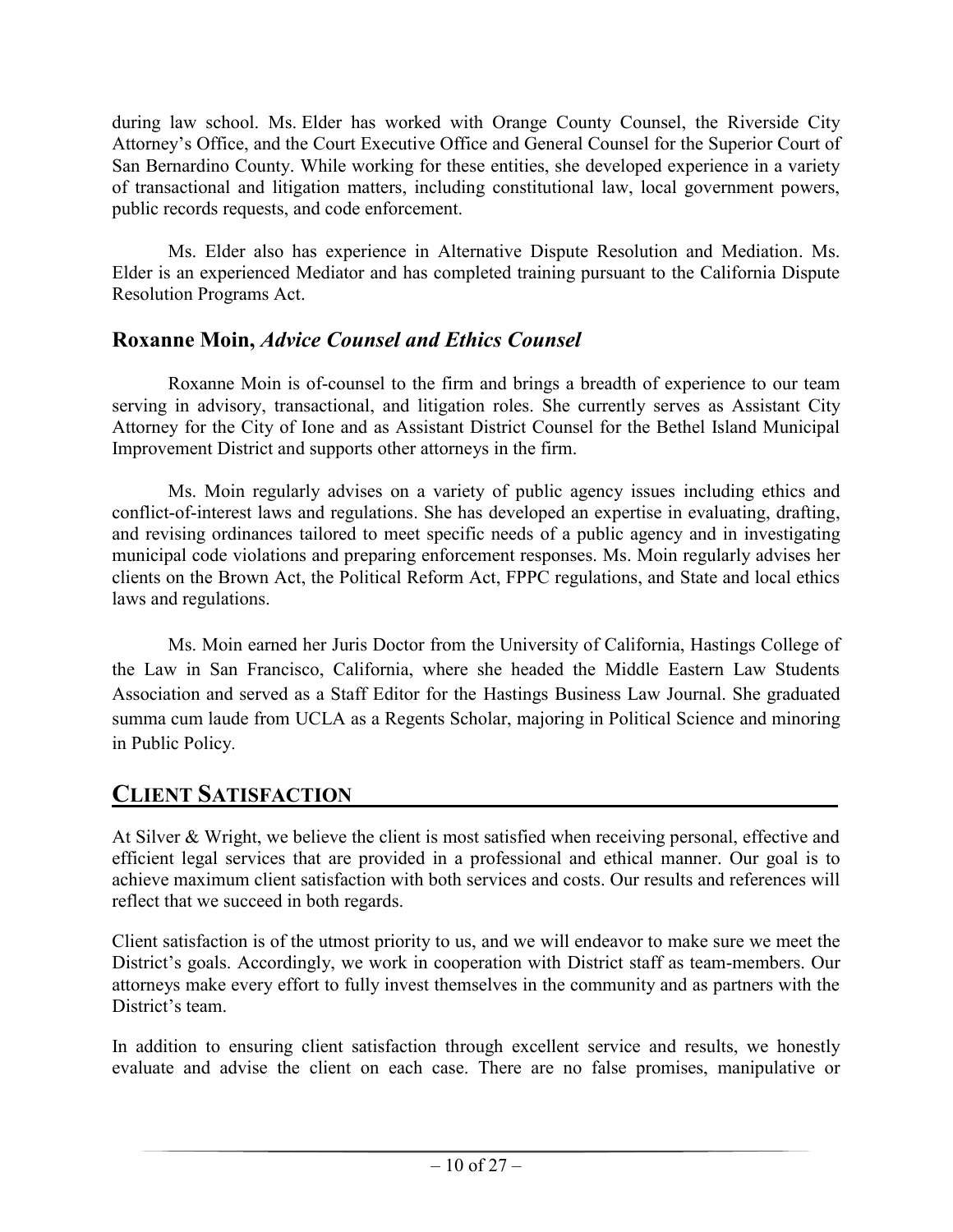unseemly behavior from our attorneys. We are honest, straightforward and confident in our advice and practice.

We are encourage feedback from our clients and constantly ensure we understand the District's changing needs so those needs can be properly addressed. From time to time we will ask District staff and the District Board for specific evaluation of our services to ensure ongoing client satisfaction.

We are confident the District will be very satisfied with our services. In our firm, the District is obtaining well-rounded expert counsels as additions to the District's management team.

Finally, none of the attorneys at S&W have ever been the subject of State Bar discipline or of a malpractice complaint. To the contrary, and as outlined above, the firm and its attorneys have a stellar record of active public service.

# **PERFORMANCE**

Our attorneys pride themselves on working closely and cooperatively with public entity staff members, elected, and appointed officials. We accomplish this by serving our clients with integrity, total dedication, honest and excellence. Our job is to provide timely, straightforward advice to the District's decision makers and to assist the District in reaching its goals. Mr. Maynard's personal ethics compel him to meet client demands and deadlines as promised, to be a flexible member of the team, and to promptly return calls and emails.

At the start of our engagement, Mr. Maynard and his proposed team would meet individually with each of the members of the District Board, the new District Manager, Department Heads, and other District staff as appropriate so the firm can better understand the District's goals and legal needs. We would then immediately begin work with appropriate District staff to develop a strategy to meet and implement those needs. Mr. Maynard has worked with new City and District Managers regularly, as well as with new City and District Engineers and has formed valued, working partnerships with these executives.

We focus at all times on maintaining excellent Board, management, and staff relations. We accomplish this, in part, by delivering as promised, on time and in a professional, competent and personable manner. We communicate openly, honestly and regularly with Board and management, always striving to provide supportive legal services. Often, we end up developing strong relationships with those we serve. Our references will prove this point. We believe that developing and maintaining an excellent relationship with public entity officials helps us better understand the District's goals and engenders trust and confidence between the firm and the District.

S&W does not undertake representation of clients who may prove adverse to our municipal clients. Instead, we focus on a limited core of primarily public entity clients to ensure we can provide constant, close, and excellent service to those clients at all times. Mr. Maynard will always be the face of the firm to the District, and we will never use the District's matters to train new attorneys.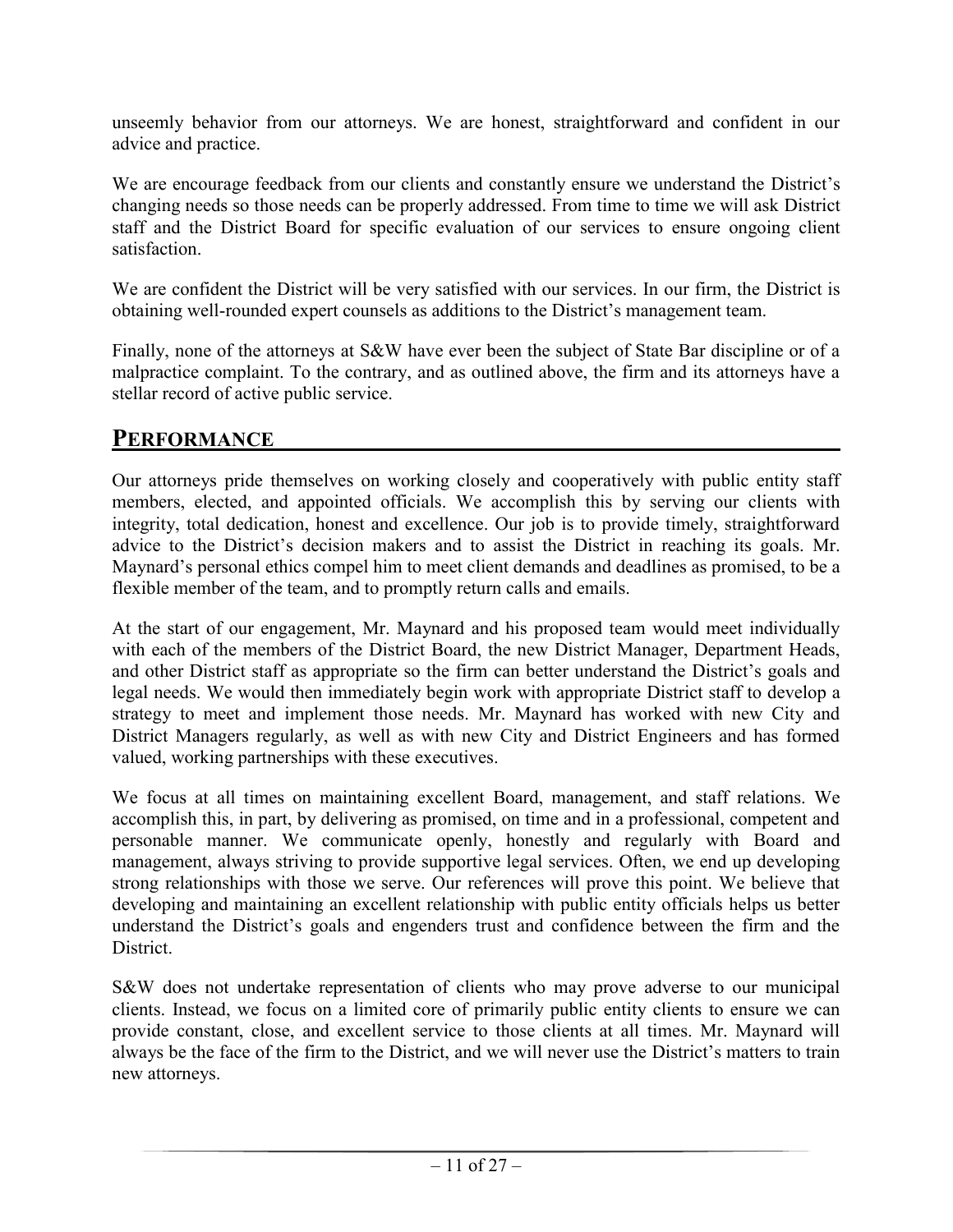We endeavor to respond immediately to District direction and inquiries. In fact, our firm has a "three hour policy," in which we mandate that each member of our team respond to a call or email, if only to acknowledge receipt and to provide a timeline for a more formal response. We view our attorneys as members of the District's management team and will act accordingly.

S&W currently has ten team members on the firm's legal team, consisting of three partners, one "of counsel" attorney, six associate attorneys and two law clerks – each of whom specializes in different areas of municipal law. As the need arises, we will continue to grow the firm's team to ensure excellent and timely service remains the norm for each of our clients.

Our firm also believes in the value of close communication between the firm and its clients. As such, we provide regular reports on ongoing projects. Litigation reports may be provided more frequently, especially following a court hearing or other action. We also often meet in person with staff to coordinate strategy, coordinate District responses to issues, and to set goals. The effectiveness of the District Counsel, as General Counsel for the municipal corporate entity, is enhanced when the District Counsel remains informed and aware of the legal needs of each District department, while always ensuring such requests stay within the District's chain of command.

S&W employs software which allows its attorneys and staff to enter time contemporaneously as work is completed. This ensures that all time-keeping is accurate and is not re-created at the end of each week or each month. We bill by the tenth of an hour and are committed to clear and accurate descriptions of all work performed. We do not block-bill but instead call out the time required to perform each task separately. We do not have minimum billing increments, nor do we bill for training, internal communication, legal updates, secretarial work or other similar expenses. We also provide annual trainings to our clients on various topics, free of charge. This is our way of proving to our clients that we are members of their team.

S&W is technologically savvy. We utilize cutting edge computer resources, such as clientportals, file transfer protocols, cloud-based computing, and web-based programming for our internal functions. This allows us the flexibility to work anywhere, anytime, and allows us to offer lower rates than other firms with outdated and costly legacy systems. The firm's attorneys are well versed in fundamental business programs, such as Microsoft Office (Word, Excel, PowerPoint, Outlook, Sharepoint, etc.), LexisNexis, Westlaw, and other legal programs.

Additionally, in terms of risk management, worker's compensation, employment litigation, and collective bargaining with employee member organizations, our attorneys have substantial experience. We have worked with third party administrators and Human Resources departments alike in evaluating claims, exposure to liability and defending cities in litigation. As District Counsel, Mr. Maynard's unique combination of municipal transactional and litigation expertise helps clients assess and avoid litigation exposure. Because of this background, Mr. Maynard will be able to easily identify litigation issues that may arise in transactional matters engaged in by the District.

Finally, when litigation is unavoidable, S&W will develop and zealously pursue, with District approval, a litigation strategy that will give the District the best possible chance of achieving its goals. This does not just mean a paper victory, but actual results that benefit the District.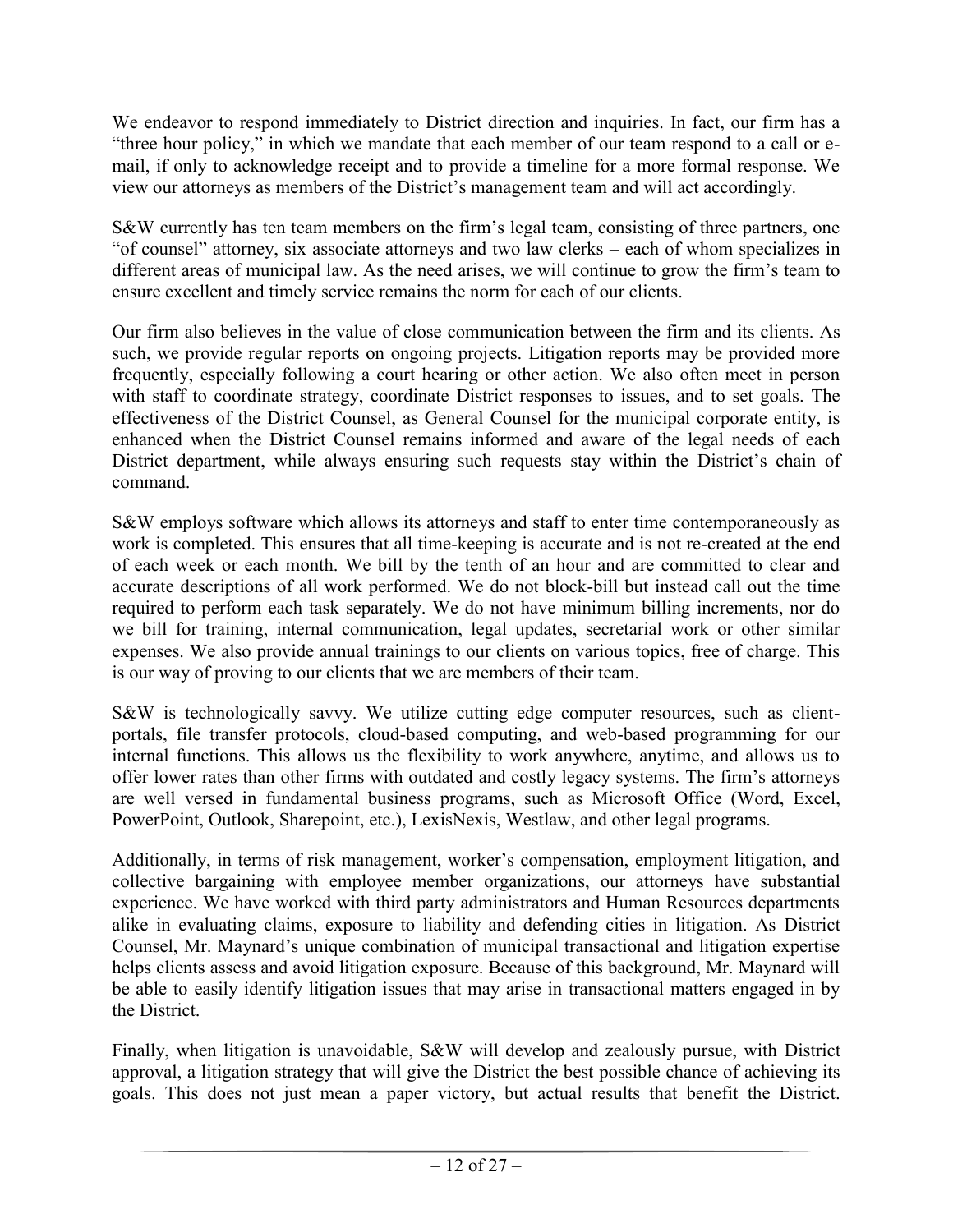Particularly in the code enforcement field, wins on paper do not necessarily mean success. Our attorneys are all experienced litigators with one aim–help the firm's clients reach their desired goals.

Although S&W is experienced in a wide array of municipal law matters, from time to time, there may be specialized matters, such as municipal bonds and pensions, which are best handled by outside counsel. In those cases, and with District approval, we would recommend retention of one of the specialty firms with whom we have experience and relationships. Even when legal work is outsourced, as District Counsel the firm will be accountable and responsible for the final result. S&W is capable of providing the best and most cost-efficient service to the District.

# **REPRESENTATIVE MATTERS\_\_\_\_\_\_\_\_\_\_\_\_\_\_\_\_\_\_\_\_\_\_\_\_\_\_\_\_\_\_\_\_\_\_**

The firm has extensive experience with general municipal specialties such as labor and employment, general advisory work, elections, solid waste, storm water and waste water regulation and recycling, and experience with advising on disability issues in both the employment and public agency contexts. The firm stands ready to litigate in the same areas including labor and employment, public safety defense, construction law and public works, and general writ litigation. Finally, S&W's attorneys, particularly Mr. Maynard, have extensive experience with real property and land use matters including the disposal of and discharge of wastewater and stormwater.

- *Central Valley Regional Water Quality Control Board v. City of Ione*, Cease and Desist Order No. R5-2011-0019; Administrative Civil Liability Complaint R5-2012-0558; Cease and Desist Order No. R5-2013-0023 – Represented City of Ione in series of proceedings before the Central Valley RWQCB culminating in City's wastewater treatment plant being permitted properly for the first time in over a decade. City is now embarked on a multi-million dollar treatment plant upgrade at one-third the cost of prior planned projects.
- *Doyle v. City of Ione*, Amador County Superior Court Case No. 12CV7873 Oversaw insurance counsel's handling of spurious personal injury claim against the City of Ione and the Amador County Unified School District.
- *Amador County Grand Jury v. City of Ione*, Amador County Superior Court Case No. 11GJ001 – Represented City of Ione in all proceedings against City by Amador County Grand Jury in two consecutive years.
- *Hoover v. Bethel Island Municipal Improvement District*; Claim of November 2, 2012 Represented District in settlement negotiations involving multi-year dispute between landowner and District involving complex land-use issues.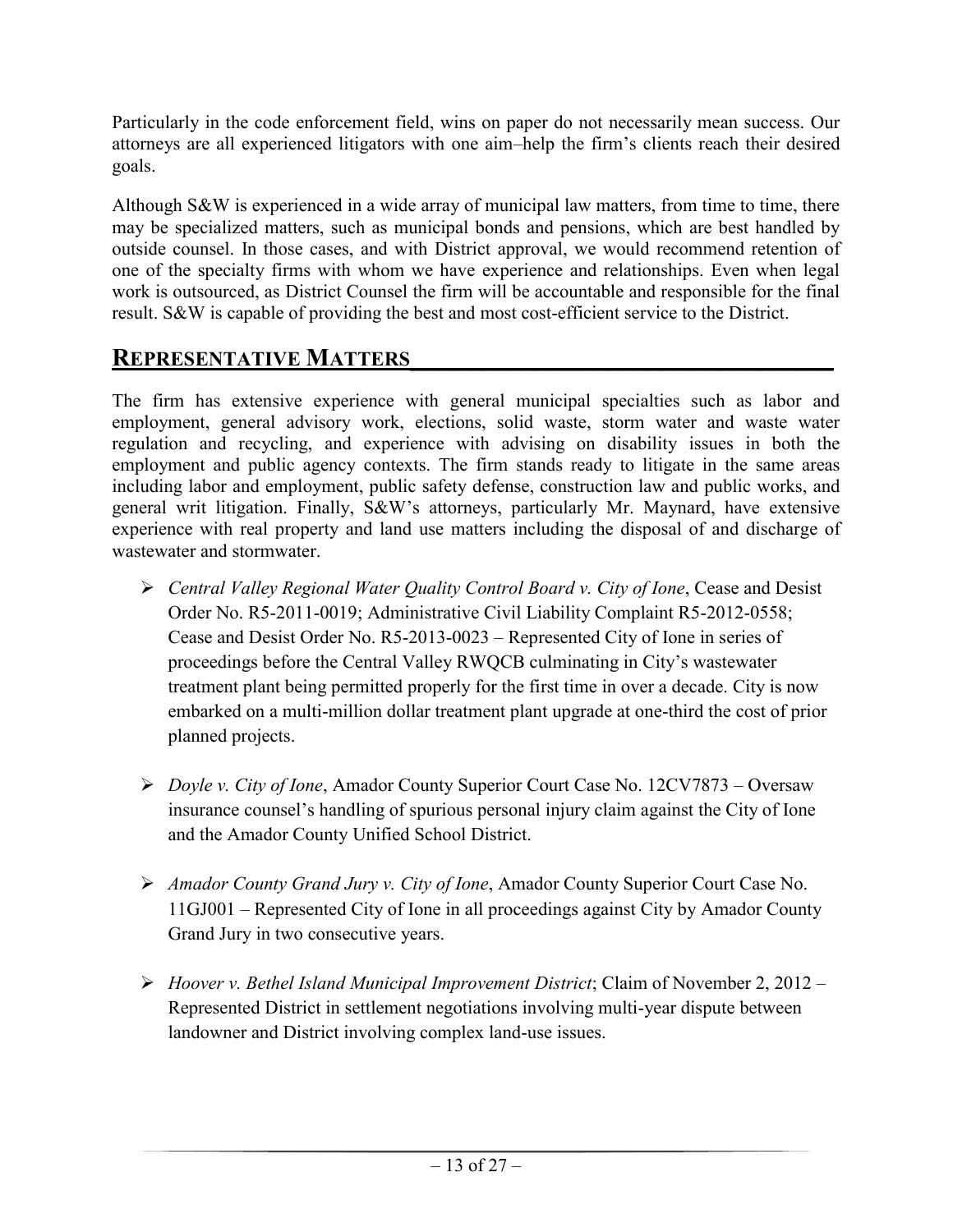- *Crivello v. Bethel Island Municipal Improvement District*; Claim of November 16, 2011 Successfully settled decade long dispute between landowners and District involving Army Corps of Engineers section 404 permitting issues and inverse condemnation claim.
- *Thomas Kidwell, County of Madera Assessor v. Madera County Assessment Appeals Board*; Madera County Superior Court Case No. MCV054345 – Represented the Madera County Assessor in writ proceeding and succeeded in reversing a decision of the Madera County Assessment Appeals Board providing additional property tax revenue to the Madera County Assessor's Office.
- *City of Oroville v. Jonothan Benefield*; Butte County Superior Court Case No.150477 Represented the City of Oroville in successful appointment of a receiver pursuant to the Health and Safety Code related to substandard housing at the historic Oroville Inn.
- *Elizabeth Schlie and Tony Tobin v. California Medical Board*, Sacramento County Superior Court Case No. 05AS03244 – Reached favorable settlement for the Medical Board in multi-million dollar liability case involving sexual harassment and retaliation by sworn law-enforcement staff.
- *Betty Barker v. County of Madera*; Madera County Superior Court Case No. MCV039451 – Part of trial team that obtained a defense verdict for the County of Madera Sheriff's Office in lawsuit by former deputy sheriff alleging discrimination, harassment, and retaliation based on gender and disability.
- *City of Fontana v. Wetzel; et al.*, San Bernardino County Superior Court Case No. CIVDS 907318 – Represented City of Fontana in land use and code enforcement litigation involving the City's largest property owner and 29 properties, which contained numerous zoning, building and nuisance violations. Successfully obtain preliminary and permanent injunctive relief, prevailed in the Court of Appeals, and obtained recovery of attorneys' fees and costs for the City. Currently assisting City with pre-annexation agreement and enforcement of judgment.
- *City of Fontana v. Main Event Sports Bar; et al.*, San Bernardino County Superior Court Case No. CIVDS915040 – Represented City of Fontana in litigation to shut down and remove sports bar that was violating terms of CUP and various State and local laws, as well as over-serving alcohol and a source of fights and crime. Obtained TRO, preliminary and permanent injunctions shutting down the bar. Also assisted City staff in revoking CUP for Main Event Sports Bar. Obtained full cost recovery for the City.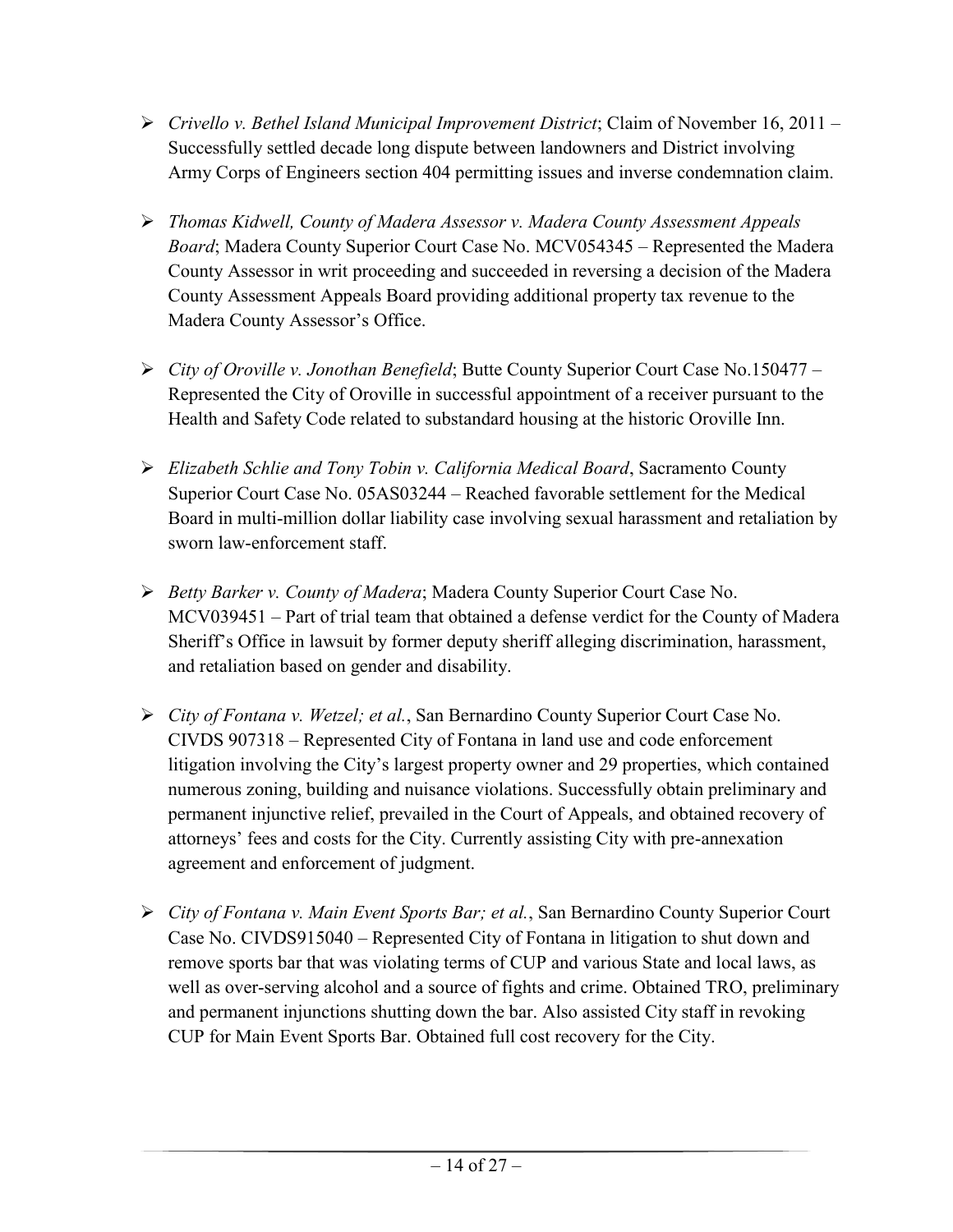- *Wheeler –Steffen Property Management v. City of Azusa*, Los Angeles County Superior Court Case No. 10B06128 – Successfully defended City of Azusa against numerous appeals of administrative fines and decisions of City through Superior Court and Appellate Court, and then obtained recovery of all attorneys' fees for the City.
- *City of Santa Ana v. Elks Building Association of Santa Ana; et al.*, Orange County Superior Court Case No. 30-2012-00608524-CU-PT-CJC – Represented City of Santa Ana in obtaining appointment of a receiver over a historic hotel that was dilapidated and which had been the subject of much previous litigation by the City. Obtained full relief and cost recovery for the City.

# **CURRENT CLIENTS/CONFLICT OF INTEREST \_\_\_\_**

We do not represent private parties against public entities. While public entities occasionally sue other public agencies, we will never represent a private person or corporation against a local public agency. Unlike many larger firms, we do not play 'both sides of the coin' or simply represent a party because the hourly rates may be higher. Our sole legal focus is on municipal law and the representation of public agencies.

As such, we do not have any private clients residing in the District's service area nor having an interest in a business or property within the District's boundaries and sphere of influence nor have we ever had any. As such, we do not anticipate any potential conflicts of interest. Further, the firm will actively protect against any such conflicts through conflict checks and, where appropriate conflict waivers but, as stated above, we would not ask one of our municipal clients to waive a conflict so the firm could represent a private party.

Mr. Maynard is available to serve the District on any day of the month and is available to attend the District's Board meetings on the first and third Monday of the Month. Mr. Maynard currently serves the City of Ione on the evenings of the first and third Tuesdays of the month and the Bethel Island Municipal Improvement District on the evening of the third Thursday of the month but is available and fully committed to serving the District. Mr. Maynard lived in the Bay Area for fifteen years before relocating to Sacramento and appreciates the opportunity to travel to coastal California for business and for pleasure.

Our complete list of current municipal clients is detailed in "Experience and Qualifications" and the qualifications of Mr. Maynard, Mr. Silver, and Mr. Wright are outlined above and in Exhibits A-C.

# **COMPENSATION AND REIMBURSEMENT**

S&W provides effective and cost-efficient legal services, and has successfully developed and implemented a virtually cost-neutral code enforcement practice. The following table summarizes the proposed fee schedule and what duties are proposed to be covered by the suggested retainer. These rates would cover the first two years of a legal services agreement with the District and are subject to negotiation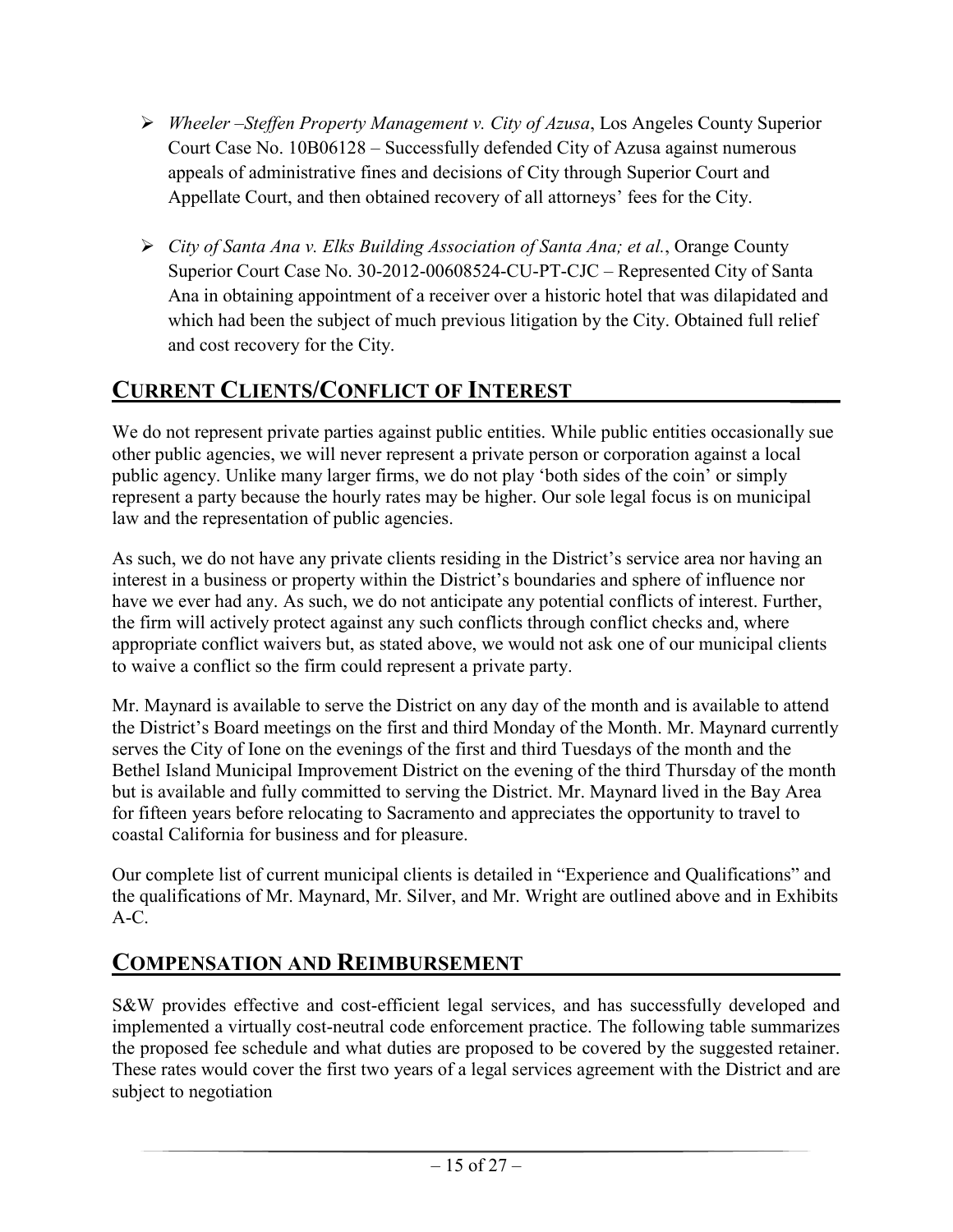#### **GENERAL ADVICE COUNSEL SERVICES**

| S174/hour for attorneys<br>  \$117/hour for paralegals and law clerks |
|-----------------------------------------------------------------------|
|                                                                       |

#### **The firm proposes the following tasks as general counsel services:**

- Advice to the Board of Directors and District management staff on special district government legal matters including the Brown Act and parliamentary procedures for running meetings, public official conflict requirements, ethics, risk avoidance, and legal compliance.
- Advise the District regarding conduct of all District meetings, elections and referendum.
- Assist in the preparation and review of all general legal documents related to the District's business affairs, including the Board's legislative or judicial actions or decisions, contracts, easements, deeds of trust, all forms of agreements, leases, ordinances, resolutions, notices, certificates, property acquisitions, and other related documents.
- Attend all Board meetings or other meetings (held the first and third Monday of each month) as required by the President or the General Manager and provide direction on Board Agenda as needed.
- Coordinate and manage the services and costs of outside legal counsel as assigned.
- Provide legal advice to staff, upon the request of the District General Manager.
- Advise the Board of Directors and District management staff on commencement or defense of litigation to protect District interests; and litigate such issues as directed.
- Monitor current, new and pending state and federal legislation, and case law as applicable to the District, and inform and provide direction to Board members and the General Manager regarding compliance issues and/or impacts to the District.
- Provide legal counsel to the District for Human Resources policies and issues, including personnel actions and appeals.
- Respond to inquiries from the District within 24 hours or less of the initial contact, and maintain reasonable availability to respond to events of an emergent nature that expose the District to serious potential legal liability.

Additionally, S&W bills the following at actual cost, *without mark-up*:

- $\triangleright$  Extraordinary postage and/or overnight delivery costs,
- Mileage (*but not travel time to and from MCWD*)
- > Messenger services,
- $\triangleright$  Court filing fees,
- $\blacktriangleright$  Legal research,
- $\triangleright$  Service of process fees,
- $\triangleright$  Arbitrator or mediator fees,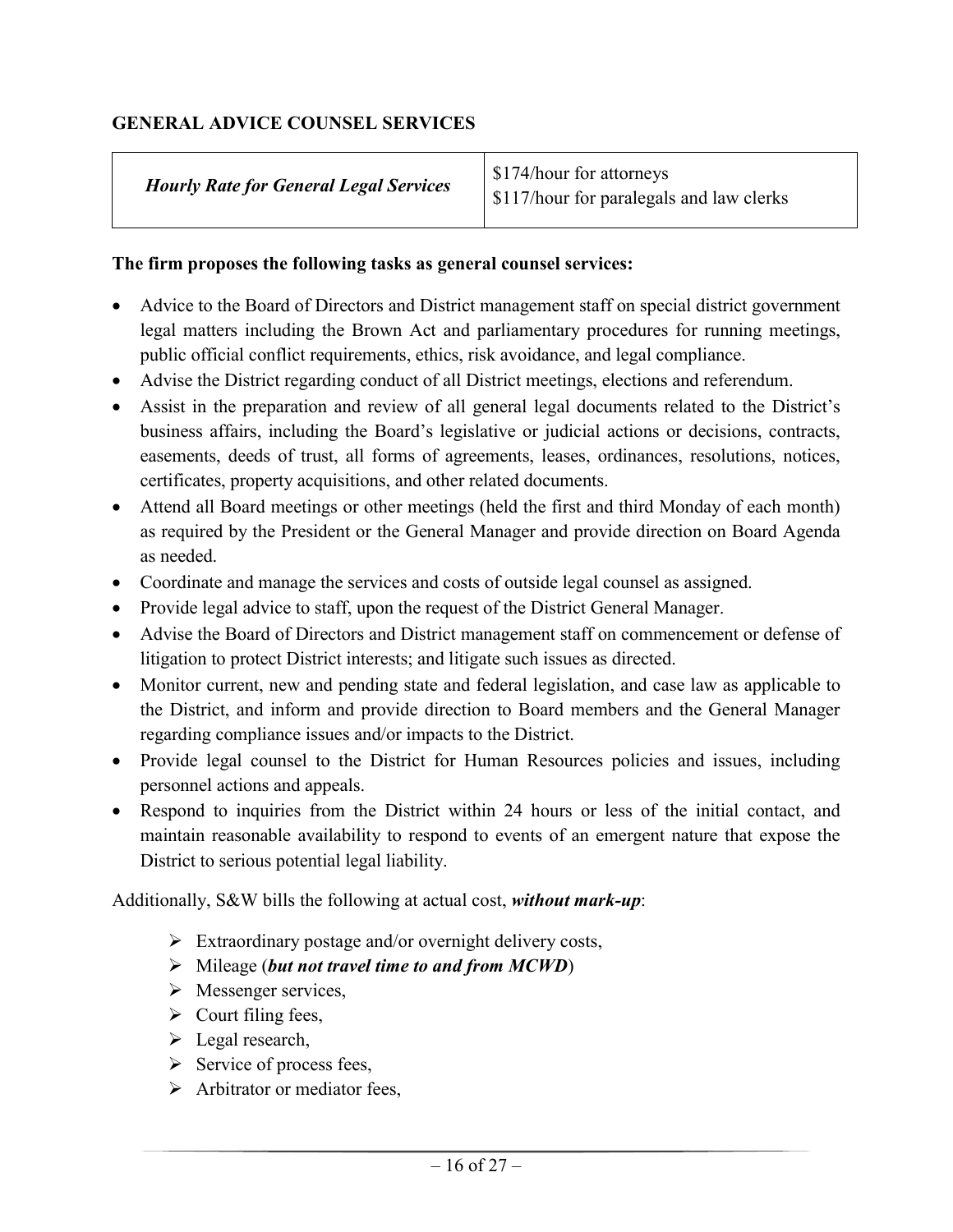$\triangleright$  Other expenses approved by the Board or District Manager.

# **SPECIAL LEGAL SERVICES**

#### **S&W shall undertake no work on matters that constitute Special Services unless authorized by the Board or District Manager. Special Legal Services include:**

- $\triangleright$  Any non-customary, unusual, and/or complex matter for which: (i) special expertise and unique legal experience are required; and (ii) the time required to handle the matter substantially exceeds the normal time required to perform such services; examples of the foregoing include: (a) personnel investigations; (b) labor negotiations; (c) contested water code enforcement matters; (d) development agreements; (e) pension laws; (f) taxes assessments and fees that where fees will be paid from the proceeds of the Assessment or Special Tax District; (g) Proposition 218 rate proceedings; (h) insurance coverage matters; (i) non-routine real estate and public contract disputes.
- $\triangleright$  Litigation of any type (liability or non-liability). Litigation services include the handling of any matter in any judicial or administrative tribunal.

# **COMPENSATION FOR SPECIAL SERVICES**

Compensation for **non-reimbursed** Special Services shall be as follows:

\$193 per hour rate for non-litigation Special Services (partner/senior atty.) \$174 per hour rate for non-litigation Special Services (junior attorney) \$193 per hour litigation (partner/senior attorney) \$174 per hour litigation (junior attorney) \$117 per hour paralegal or law clerk.

 Compensation for Special Services where the City is **reimbursed** by a third-party or where the City's attorney's fees are paid by an opposing party, pursuant to the following fee schedule:

> \$325 per hour rate for non-litigation Special Services (partner/senior atty.) \$200 per hour rate for non-litigation Special Services (junior attorney) \$325 per hour litigation (partner/senior attorney) \$200 per hour litigation (junior attorney) \$125 per hour paralegal or law clerk.

These proposed fees and arrangements are subject to negotiation, depending on the Town's needs and preferences.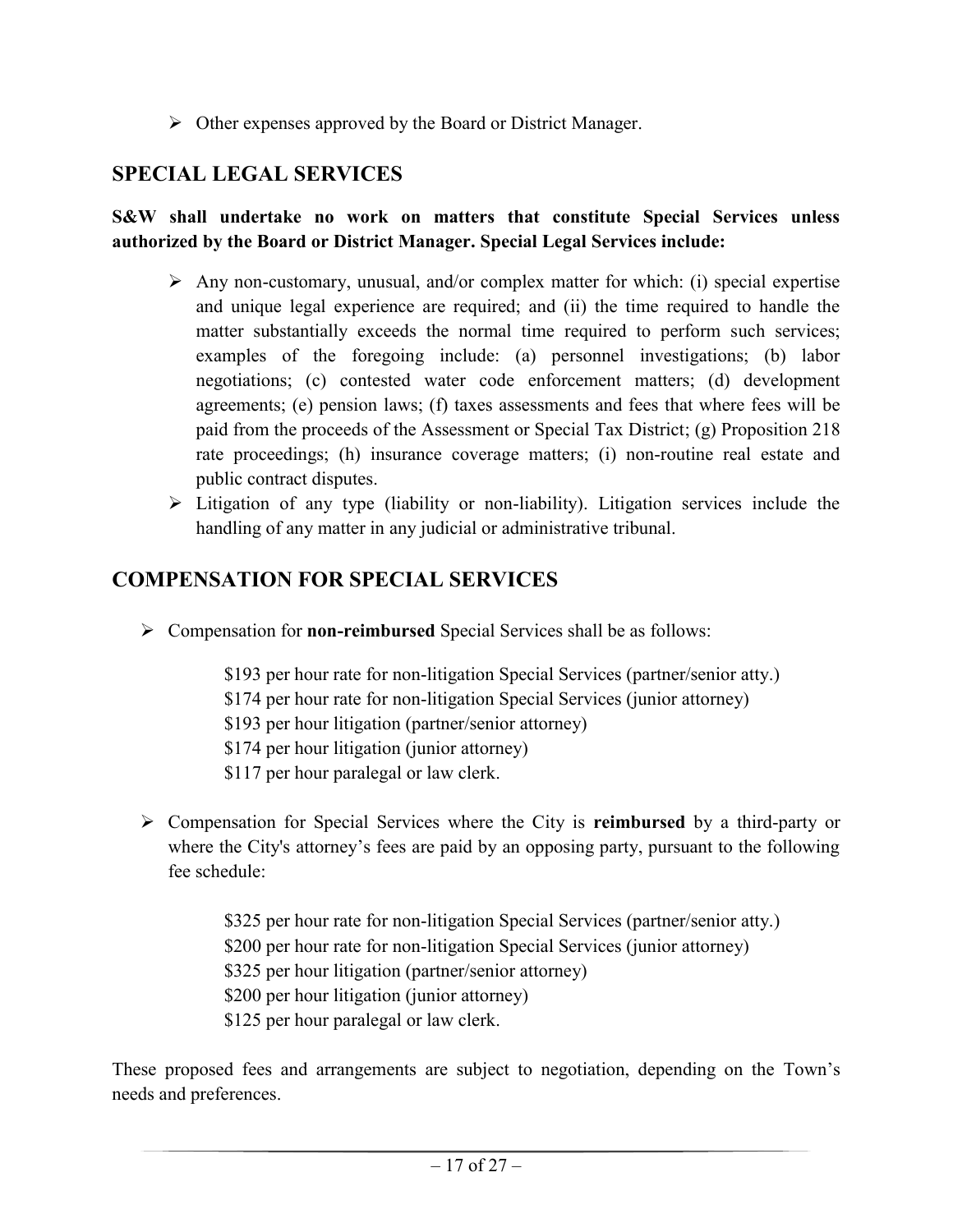# **GENERAL LIABILITY AND MALPRACTICE INSURANCE**

S&W carries \$1,000,000 per occurrence and \$2,000,000 in the aggregate in General Liability Insurance, Auto Liability Insurance, and Professional Liability (Malpractice) Insurance. We are prepared to obtain higher policy limits should such be required by the Town Council

## **REFERENCES**

#### **Mr. Jeff Butzlaff**

*General Manager* Bethel Island Municipal Improvement District 3085 Stone Road, P.O. Box 244 Bethel Island, California 94511 Phone: 925-684-2210 Email: [Bimid@sbcglobal.net](mailto:Bimid@sbcglobal.net)

#### **Ms. Debbie Brazill**

*Deputy Town Manager* City of Fontana 8353 Sierra Avenue Fontana, California 92335 Phone: 909-350-6727 Email: [DBrazill@Fontana.org](mailto:DBrazill@Fontana.org)

#### **Mr. Ed Pattison**

*Former Ione City Manager (Currently w/ Mountain House CSD)* Mountain House CSD 230 S. Sterling Dr. Mountain House, CA 95391 Phone: 209-968-4436 Email: [hydroedmon@comcast.net](mailto:hydroedmon@comcast.net)

#### **Mr. Steven P. Rudolph, Esq.**

*City Attorney* CITY OF GALT 380 Civic Drive Galt, California 95632 Phone: 209-366-7100 Email: [SRudolph@ci.galt.ca.us](mailto:SRudolph@ci.galt.ca.us)

# **CONCLUSION**

Thank you for the opportunity to present this Proposal. At S&W, we believe the client is most satisfied when receiving personal, effective, and efficient legal services that are provided in a professional and ethical manner. Our goal is to achieve your maximum satisfaction with our service, your success, and our cost recovery mechanisms where applicable. Our references and history of success will confirm that we succeed in all regards. If you require additional information, please contact James Maynard at 916-733-3510 or 916-595-4353 or JMaynard@SilverWrightLaw.com at any time.

Signed: JAMES D. MAYNARD

Dated: April 30, 2015

James D. Maynard *Partner* SILVER & WRIGHT LLP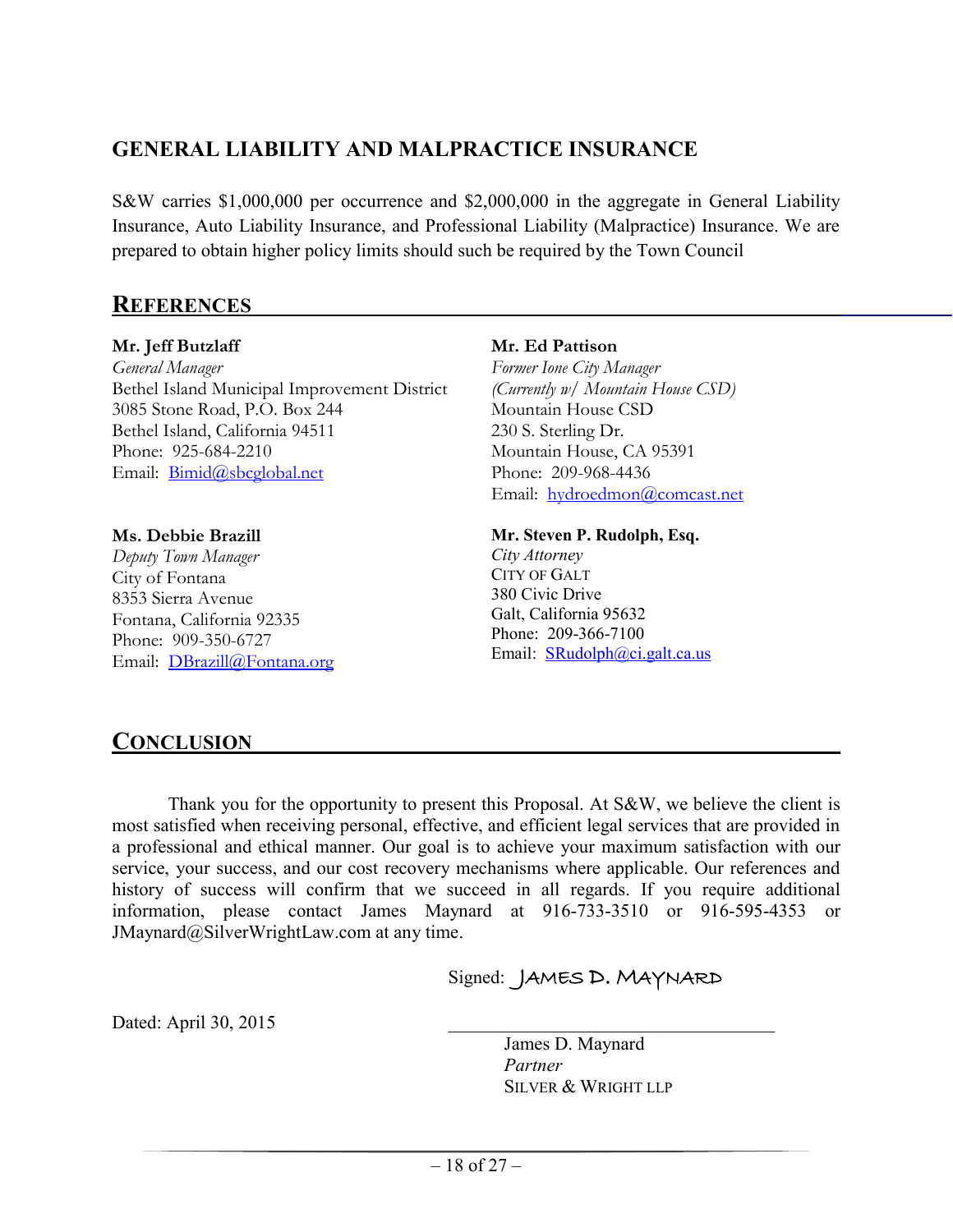# **JAMES D. MAYNARD**

#### **Partner, SILVER & WRIGHT LLP**

California Bar Number 244844 916-733-3510 | JMaynard@silverwrightlaw.com 1501 28th Street, Sacramento, California 95816

#### $\mathcal{L}_\mathcal{L} = \mathcal{L}_\mathcal{L} = \mathcal{L}_\mathcal{L} = \mathcal{L}_\mathcal{L} = \mathcal{L}_\mathcal{L} = \mathcal{L}_\mathcal{L} = \mathcal{L}_\mathcal{L} = \mathcal{L}_\mathcal{L} = \mathcal{L}_\mathcal{L} = \mathcal{L}_\mathcal{L} = \mathcal{L}_\mathcal{L} = \mathcal{L}_\mathcal{L} = \mathcal{L}_\mathcal{L} = \mathcal{L}_\mathcal{L} = \mathcal{L}_\mathcal{L} = \mathcal{L}_\mathcal{L} = \mathcal{L}_\mathcal{L}$ **LEGAL EXPERIENCE**

Specializing in municipal advice-counsel, employment law, and land-use and water quality issues; admitted to practice in all California state courts, the United States District Court for the Eastern and Northern Districts of California, the United States Bankruptcy Court for the Eastern and Northern Districts of California and the United States Court of Appeals for the Ninth Circuit.

#### **SILVER & WRIGHT LLP** Sacramento, California

#### *Managing Partner, Sacramento Office* 2013–Present

- City Attorney for the City of Ione;
- District Counsel for the Bethel Island Municipal Improvement District;
- Special Counsel for the City of San Rafael;
- Special Counsel for the City of Galt;
- Advise public agency officials on all aspects of municipal law;
- Work closely with executive staff on all aspects of municipal governance;
- Provide advice counsel and litigation services.

#### **MAYNARD LAW** Sacramento, California

#### *Attorney /Owner* 2011-2013

- City Attorney for the City of Ione;
- District Counsel for the Bethel Island Municipal Improvement District;
- Special Counsel for the City of San Rafael;
- Advise public agency officials on all aspects of municipal law;
- Work closely with executive staff on all aspects of municipal governance;
- Provide advice counsel and litigation services.

**COTA COLE LLP** Roseville, California

- *Attorney* 2010-2011
	- City Attorney for the City of Ione, District Counsel for the Bethel Island Municipal Improvement District; Assistant General Counsel for the Monterey Peninsula Airport District; Assistant City Attorney for Cities of Chowchilla, Oroville, Sutter Creek, and Taft; Assistant County Counsel for Trinity County;
	- Advise elected officials on all aspects of municipal law including the Brown Act, the Political Reform Act, Propositions 218 and 26, the Mitigation Fee Act, CEQA, the Meyers-Milias Brown Act, the Public Records Act, land use, and public works bidding, contracting and construction;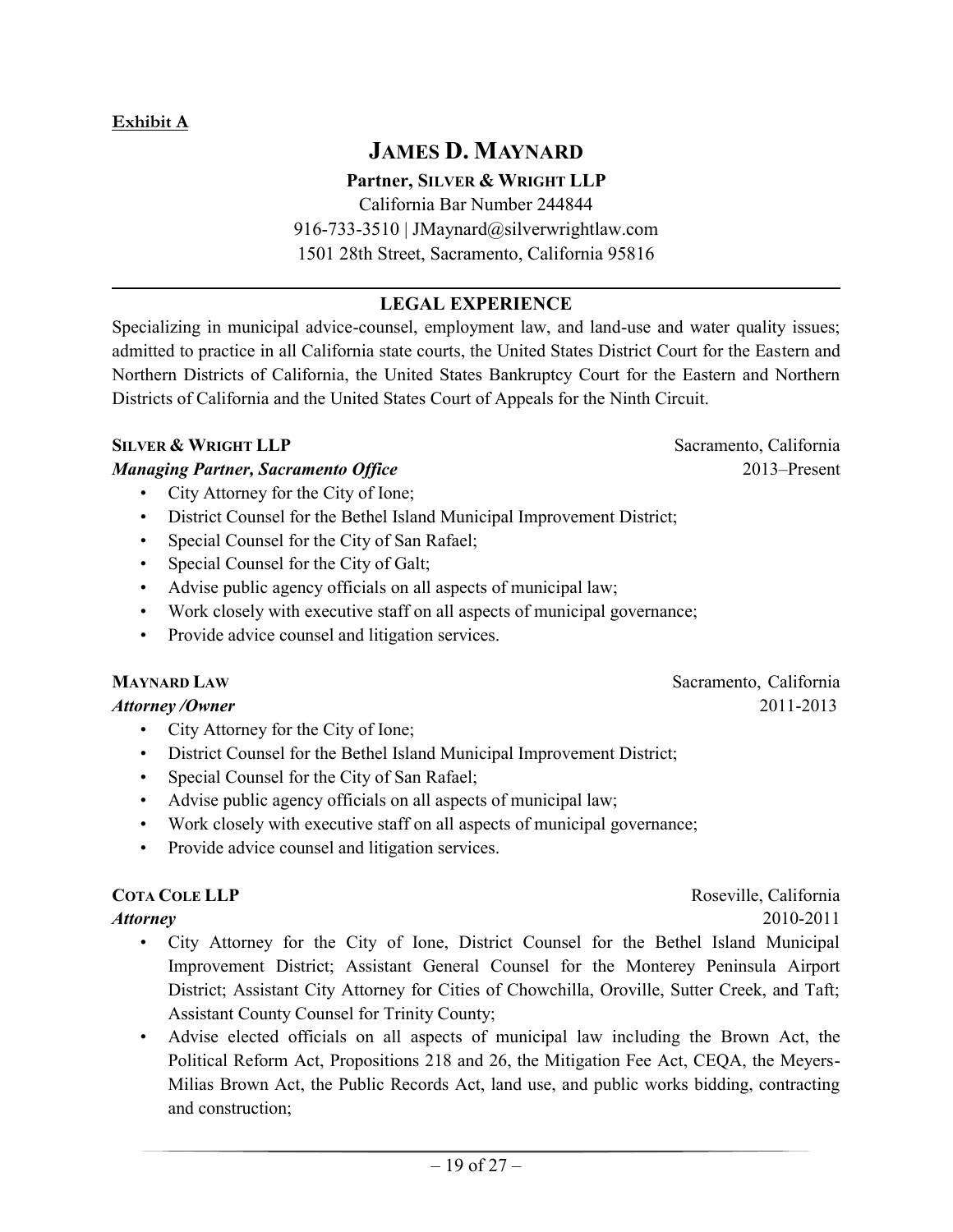- Respond to, coordinate, and monitor interactions with the Regional Water Quality Control Board; the California Department of Corrections and Rehabilitation; and other State and local public agencies;
- Coordinate with other city attorneys and district counsels regarding common interests;
- Oversee and manage all phases of administrative proceedings and litigation.

#### **DEPARTMENT OF CONSUMER AFFAIRS, LEGAL OFFICE** Sacramento, California

**Staff Counsel** 2008-2010

- House counsel to the California Department of Consumer Affairs (DCA) which oversees various professional licensing boards within the Department and directly licenses and regulates certain California businesses;
- Act as General Counsel for the State Athletic Commission, the Arbitration Certification Program, and the California Board of Behavioral Sciences;
- Act as Special Counsel to the Nursing Board, the Medical Board, the Contractor's State License Board, and the Bureau of Automotive Repair;
- Advise Department Office of Human Resources and Executive Office on all personnel matters before state and federal regulatory agencies and in state and federal court;
- Represent clients before with testimony before the legislature, the judiciary, and Executive branch agencies; retain and supervise outside counsel in general litigation matters and advise clients during the pendency of administrative investigations and hearings;
- Interpret federal and state law while advising multi-member legislative bodies and state executive staff on all aspects of the regulation and administration of professional licensing laws, constitutional provisions, the Open Meetings Act, the Public Contract Code, the Government Code, the California Public Records Act, the Information Practices Act, and administrative practice and procedure under the Administrative Procedure Act.

#### **DOWNEY BRAND LLP** Sacramento, California

#### *Associate Attorney* 2006-2008

- Draft pleadings and motions, propound and respond to discovery;
- Research issues and draft memoranda for employment and commercial litigation matters;
- Draft employee handbooks, policies and procedures;
- Pro Bono client intake and drafting of simple wills, advance health care directives, and powers of attorney for Volunteer Legal Service Program's Simple Wills Clinic.

#### **EDUCATION**

**\_\_\_\_\_\_\_\_\_\_\_\_\_\_\_\_\_\_\_\_\_\_\_\_\_\_\_\_\_\_\_\_\_\_\_\_\_\_\_\_\_\_\_\_\_\_\_\_\_\_\_\_\_\_\_\_\_\_\_\_\_\_\_\_\_\_\_\_\_\_\_\_\_\_\_\_\_\_**

### **UNIVERSITY OF THE PACIFIC, MCGEORGE SCHOOL OF LAW** Sacramento, California *Juris Doctorate*

Awards: With Distinction; Law Review Editorial Board;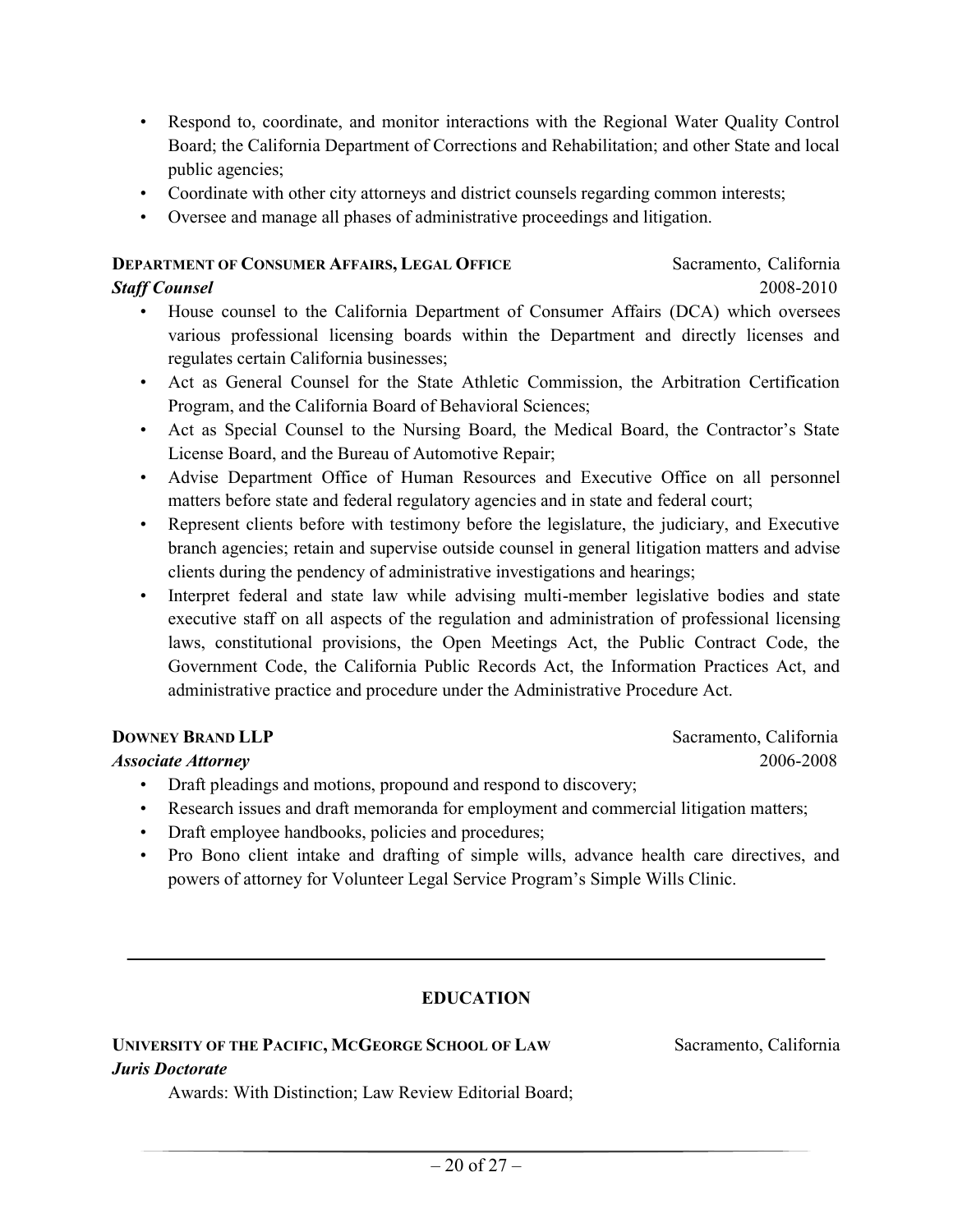#### **PUBLICATIONS**

**\_\_\_\_\_\_\_\_\_\_\_\_\_\_\_\_\_\_\_\_\_\_\_\_\_\_\_\_\_\_\_\_\_\_\_\_\_\_\_\_\_\_\_\_\_\_\_\_\_\_\_\_\_\_\_\_\_\_\_\_\_\_\_\_\_\_\_\_\_\_\_\_\_\_\_\_\_**

*Fed. Sentencing Guideline Law & Practice Post-Booker*, 37 McGeorge L. Rev. 486 (2006)

*One Case for an Independent Federal Judiciary: Prison Reform Litigation Spurs Structural Change in California*, 37 McGeorge L. Rev. 419 (2006)

 $\mathcal{L}_\mathcal{L} = \{ \mathcal{L}_\mathcal{L} = \{ \mathcal{L}_\mathcal{L} = \{ \mathcal{L}_\mathcal{L} = \{ \mathcal{L}_\mathcal{L} = \{ \mathcal{L}_\mathcal{L} = \{ \mathcal{L}_\mathcal{L} = \{ \mathcal{L}_\mathcal{L} = \{ \mathcal{L}_\mathcal{L} = \{ \mathcal{L}_\mathcal{L} = \{ \mathcal{L}_\mathcal{L} = \{ \mathcal{L}_\mathcal{L} = \{ \mathcal{L}_\mathcal{L} = \{ \mathcal{L}_\mathcal{L} = \{ \mathcal{L}_\mathcal{$ 

#### **PROFESSIONAL ORGANIZATIONS & BAR MEMBERSHIPS**

*DOT Tot Childcare Board of Directors*, Sacramento Member, 2009-2011

*Operation Protect and Defend*: Lawyers and Judges Committed to Civic Education in Public Schools Speaker, 2006 to 2009

*University of California at Davis*, Moot Court Judge, King Hall, 2007

**Center for California Studies**, CSU Sacramento, Statewide Advisory Council Member, 2004 to 2006

*Capitol Fellows Alumni Association – CSU Sacramento*, Board of Directors, Center for California Studies Executive Committee Member, 2003 to 2006

**Admissions**: State Bar of California; United States District Court for the Northern & Eastern Districts of California; United States Bankruptcy Court for the Eastern & Northern Districts of California; United States Court of Appeals for the Ninth Circuit.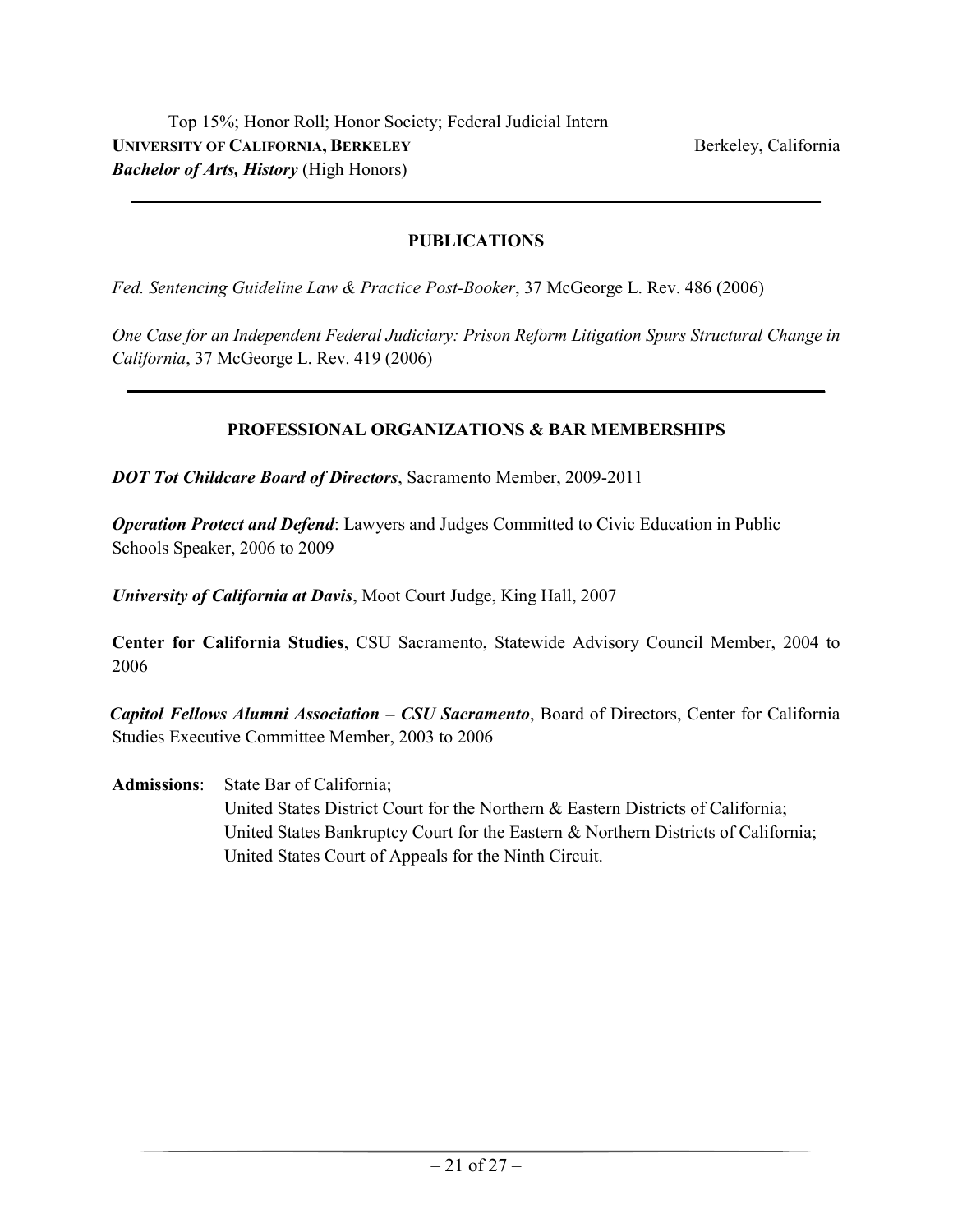# **MATTHEW R. SILVER**

California Bar Number 245528 949-385-6431 | MSilver@SilverWrightLaw.com 7 Corporate Park, Suite 120, Irvine, California 92606

### **LEGAL EXPERIENCE**

 $\mathcal{L}_\mathcal{L} = \mathcal{L}_\mathcal{L} = \mathcal{L}_\mathcal{L} = \mathcal{L}_\mathcal{L} = \mathcal{L}_\mathcal{L} = \mathcal{L}_\mathcal{L} = \mathcal{L}_\mathcal{L} = \mathcal{L}_\mathcal{L} = \mathcal{L}_\mathcal{L} = \mathcal{L}_\mathcal{L} = \mathcal{L}_\mathcal{L} = \mathcal{L}_\mathcal{L} = \mathcal{L}_\mathcal{L} = \mathcal{L}_\mathcal{L} = \mathcal{L}_\mathcal{L} = \mathcal{L}_\mathcal{L} = \mathcal{L}_\mathcal{L}$ 

# **SILVER & WRIGHT LLP** Irvine, California

Specialization in municipal law (including Brown Act, Public Records Act, Political Reform Act and Permit Streamlining Act), land use and planning, municipal litigation, administrative law, code enforcement, criminal prosecutions, receiverships, cost recovery, police services, and constitutional law.

### **B**EST **& KRIEGER LLP** Irvine, California

#### *Senior Code Enforcement Attorney* 2009–2013

Served as Assistant and Deputy City Attorney to numerous cities, as well as City Prosecutor. Managed the firm's code enforcement and land use litigation practice. Specialized in code enforcement, administrative process, criminal and civil litigation, land use and planning. Represented approximately eight cities as City Prosecutor and Assistant City Attorney as general counsel to legislative bodies and represented cities in code enforcement and land use related litigation. Primary attorney for hundreds of litigation matters from inception through appeals. Drafted and implemented several ordinances regarding local regulation, cost recovery and code enforcement. Regularly issued written opinions for hearings and on various municipal law issues.

#### **WOODRUFF, SPRADLIN & SMART APC** Costa Mesa, California

#### *Code Enforcement Attorney* 2007–2009

Specialized in municipal law, and led the firm's code enforcement practice. Drafted ordinances relating to code enforcement and administrative process, and assisted with litigation and providing advice to cities.

#### **WESIERSKI & ZUREK LLP** Irvine, California

#### *Litigation Attorney* 2001–2007

Represented large companies in civil litigation and defended them against tort, real property, labor and contract claims. Assisted partners with law and motion, and regularly made court appearances. Served as co-counsel at trial.

*Founding Partner* 2013–Present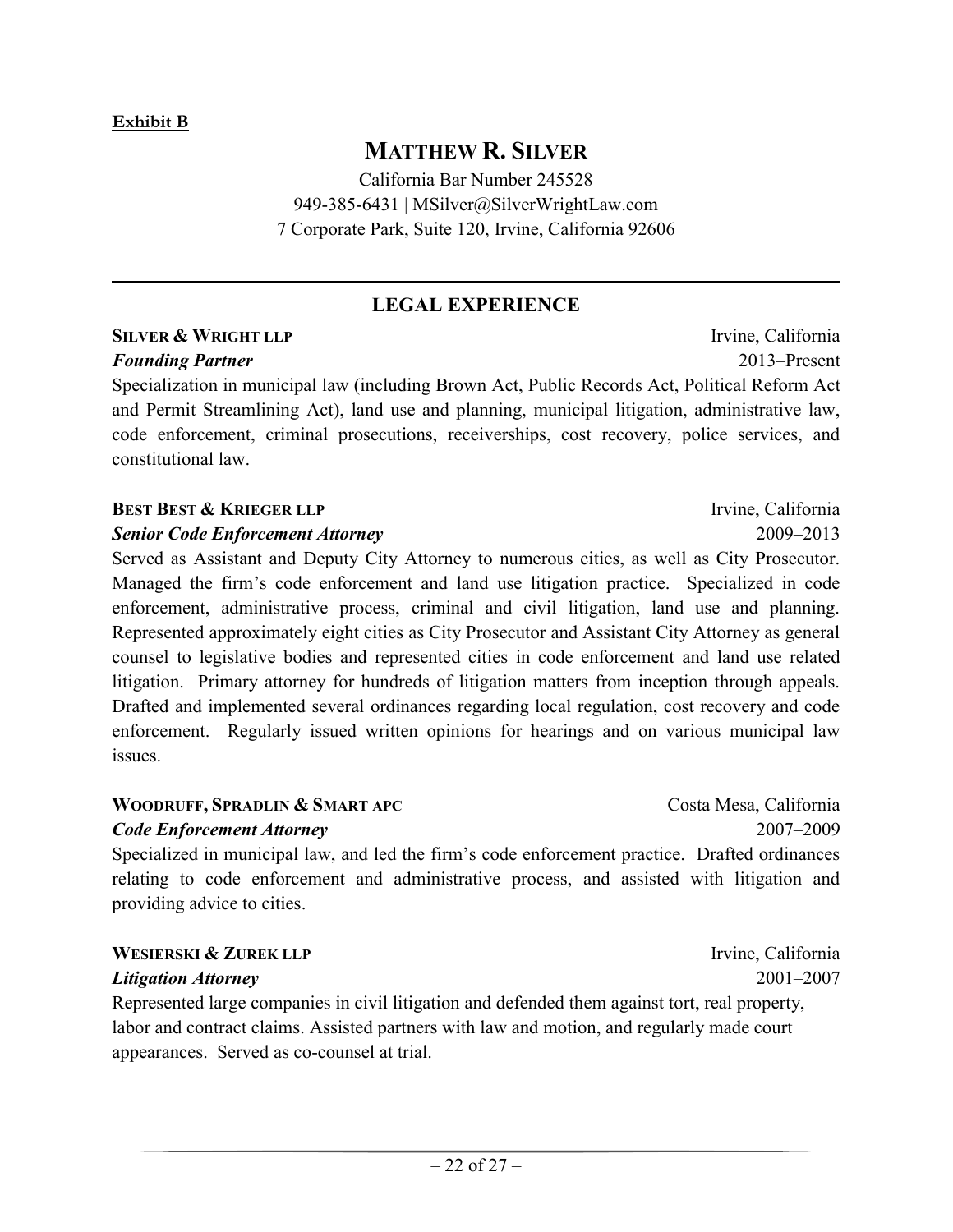### **EDUCATION**

**\_\_\_\_\_\_\_\_\_\_\_\_\_\_\_\_\_\_\_\_\_\_\_\_\_\_\_\_\_\_\_\_\_\_\_\_\_\_\_\_\_\_\_\_\_\_\_\_\_\_\_\_\_\_\_\_\_\_\_\_\_\_\_\_\_\_\_\_\_\_\_\_\_\_\_\_\_\_**

**UNIVERSITY OF THE PACIFIC, MCGEORGE SCHOOL OF LAW** Sacramento, California *Juris Doctor* May, 2006 Awards: Dean's List and graduate with honors.

#### **UNIVERSITY OF CALIFORNIA, IRVINE** Irvine, California *Bachelor of Arts, English* June, 2003

### **PUBLICATIONS**

 $\mathcal{L}_\mathcal{L} = \mathcal{L}_\mathcal{L} = \mathcal{L}_\mathcal{L} = \mathcal{L}_\mathcal{L} = \mathcal{L}_\mathcal{L} = \mathcal{L}_\mathcal{L} = \mathcal{L}_\mathcal{L} = \mathcal{L}_\mathcal{L} = \mathcal{L}_\mathcal{L} = \mathcal{L}_\mathcal{L} = \mathcal{L}_\mathcal{L} = \mathcal{L}_\mathcal{L} = \mathcal{L}_\mathcal{L} = \mathcal{L}_\mathcal{L} = \mathcal{L}_\mathcal{L} = \mathcal{L}_\mathcal{L} = \mathcal{L}_\mathcal{L}$ 

- Matthew Silver & Curtis Wright, *Responding to Realignment Impacts*, CALIFORNIA LEAGUE OF CITIES, Ontario, California, 2013.
- Matthew Silver & Curtis Wright, *Public Entity Receiverships of Blighted and Foreclosed Properties*, 35 PUB. L.J. 21, no. 4, Fall 2012 at 21.
- Matthew Silver & Curtis Wright, *New California Law Strengthens Municipal Powers To Fight Blight On Foreclosed Homes*, THE PUBLIC RECORD, Sept. 18, 2012, at 15.
- Matthew Silver, *How Cities Can Maximize Existing Powers and Recover Their Costs to Fight Crime*, WESTERN CITY MAGAZINE, October, 2012.
- Matthew Silver, *How Cities Can Remove and Deter Graffiti and Maximize Cost Recovery*, WESTERN CITY MAGAZINE, August, 2013.

Matthew Silver, CALIFORNIA MUNICIPAL LAW HANDBOOK (contributor).

#### **PROFESSIONAL ORGANIZATIONS, BAR ADMISSIONS, & AWARDS**

 $\mathcal{L}_\mathcal{L} = \mathcal{L}_\mathcal{L} = \mathcal{L}_\mathcal{L} = \mathcal{L}_\mathcal{L} = \mathcal{L}_\mathcal{L} = \mathcal{L}_\mathcal{L} = \mathcal{L}_\mathcal{L} = \mathcal{L}_\mathcal{L} = \mathcal{L}_\mathcal{L} = \mathcal{L}_\mathcal{L} = \mathcal{L}_\mathcal{L} = \mathcal{L}_\mathcal{L} = \mathcal{L}_\mathcal{L} = \mathcal{L}_\mathcal{L} = \mathcal{L}_\mathcal{L} = \mathcal{L}_\mathcal{L} = \mathcal{L}_\mathcal{L}$ 

- Organizations: California Association of Code Enforcement Officers (Board of Directors); Urban Land Institute; Orange County Bar Association.
- Bar Admissions: State Bar of California; United States District Court for the Central, Southern, Northern, and Eastern Districts of California.
- Awards: Heroism United States House of Representatives, California State Senate; California State Assembly, Orange County Board of Supervisors, City of Huntington Beach, Huntington Beach Chamber of Commerce.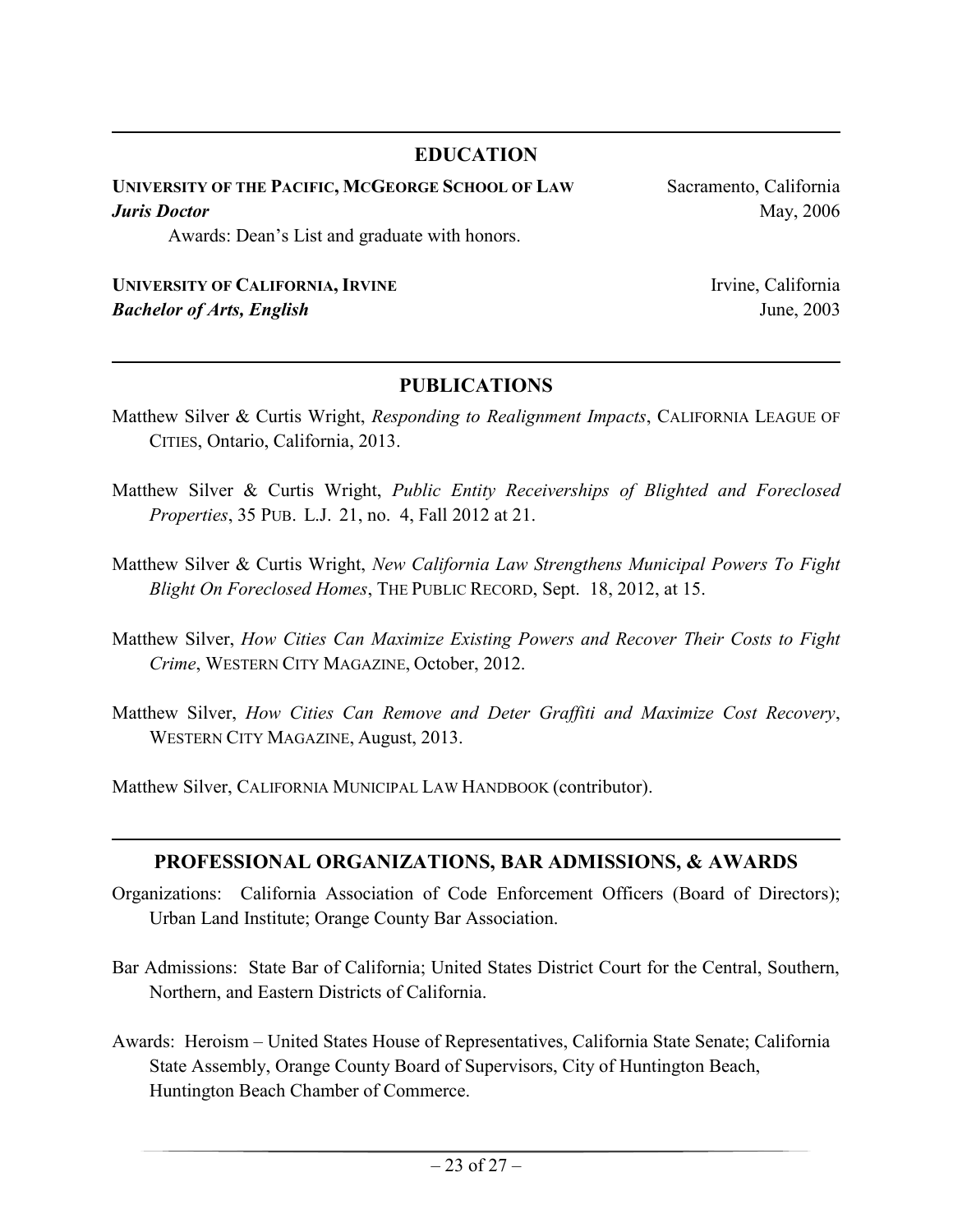# **CURTIS R. WRIGHT**

California Bar Number 273323 909-833-5420 | CWright@SilverWrightLaw.com 3350 Shelby Street, Suite 250, Ontario, California 91764

## **LEGAL EXPERIENCE**

**\_\_\_\_\_\_\_\_\_\_\_\_\_\_\_\_\_\_\_\_\_\_\_\_\_\_\_\_\_\_\_\_\_\_\_\_\_\_\_\_\_\_\_\_\_\_\_\_\_\_\_\_\_\_\_\_\_\_\_\_\_\_\_\_\_\_\_\_\_\_\_\_\_\_\_\_\_\_**

#### **SILVER & WRIGHT LLP** Ontario, California *Founding Partner* 2013–Present

Specializing in municipal law, municipal cost recovery, code enforcement, receiverships, civil litigation, criminal prosecution, administrative law, land-use, gun confiscations, Police Officers Bill of Rights, Pitchess motion defense, business law and litigation, enforcement of judgments, landlord-tenant law, and unlawful detainer actions. Pioneering new and efficient methods of improving code enforcement effectiveness and maximizing municipal cost recovery.

#### **BEST BEST & KRIEGER LLP** Ontario, California

#### *Code Enforcement Attorney* 2009–2013

Extensive experience with civil, criminal, state, and federal court litigation. Collaborated directly with clients to intake, manage, and prosecute cases. Extensively worked on litigation investigations, pleadings, discovery, law and motion, oral argument, settlement negotiations, bench trials, and jury trials. Practiced municipal, code enforcement, receivership, criminal, administrative, constitutional, business, real estate, and redistricting law.

#### **UNITED STATES DISTRICT COURT** Riverside, California

#### *Judicial Extern* Spring 2009

Drafted opinions, reports, and recommendations. Assisted in legal research, analysis, and decision making. Discussed legal principles and decision making factors with the judge. Observed trials, hearings, and settlement conferences. Ascertained the practical aspects of how to effectively advocate in court.

Composed motions, research papers, office memoranda, and legal correspondence. Reviewed files and records to identify and sequence events in preparation for pleadings and discovery. Observed depositions and client consultations. Worked on insurance, medical malpractice, legal malpractice, real estate, and administrative law cases.

**OSBORN & CARTER APC** Rancho Cucamonga, California *Law Clerk* 2008–2009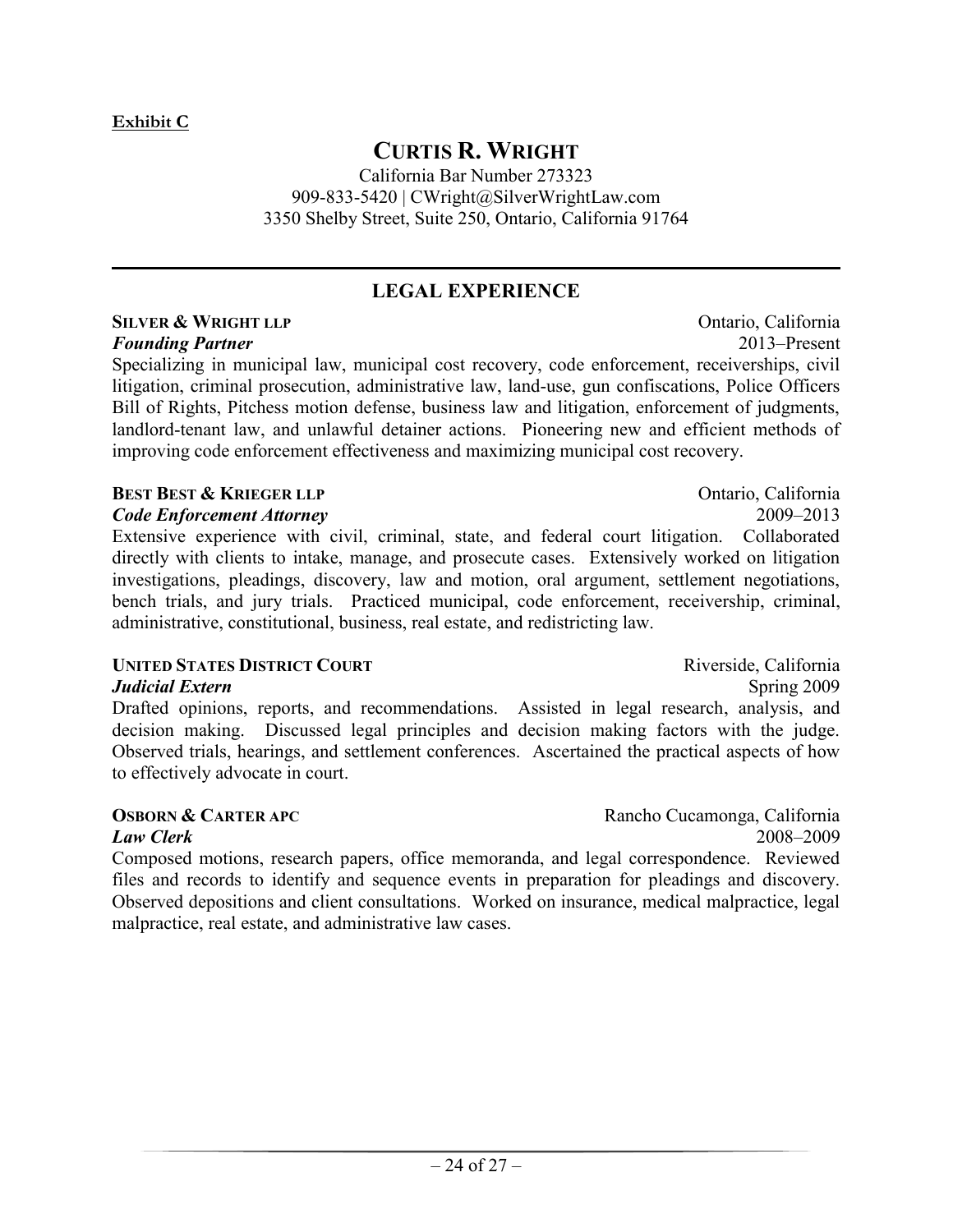#### **MILITARY EXPERIENCE**

**\_\_\_\_\_\_\_\_\_\_\_\_\_\_\_\_\_\_\_\_\_\_\_\_\_\_\_\_\_\_\_\_\_\_\_\_\_\_\_\_\_\_\_\_\_\_\_\_\_\_\_\_\_\_\_\_\_\_\_\_\_\_\_\_\_\_\_\_\_\_\_\_\_\_\_\_\_\_**

#### **UNITED STATES ARMY** Various Locations *Captain (Ranger)* 2002–2006

Served in multiple positions including: Fire Support Officer, Infantry Platoon Leader, Artillery Platoon Leader, Battery Executive Officer, and Classified War Plans Officer. Stationed in multiple locations around the world including: Iraq, Japan, Korea, Washington, Oklahoma, Georgia, and Florida. Commanded units of up to 82 men and was responsible for over \$6 million worth of weapons, equipment, and armored vehicles. Fought in Iraq as part of Operation Iraqi Freedom and led over 150 combat patrols, raids, and civil-military operations without sustaining a single casualty to my unit. Ranger School graduate surviving an intense combat leadership course composed predominantly of field operations in forest, swamp, and mountainous terrain involving planning and executing attacks on widely dispersed objectives, training over 22 hours per day, sleeping less than two hours per night, and eating only the minimum food necessary to sustain function.

#### **EDUCATION**

**\_\_\_\_\_\_\_\_\_\_\_\_\_\_\_\_\_\_\_\_\_\_\_\_\_\_\_\_\_\_\_\_\_\_\_\_\_\_\_\_\_\_\_\_\_\_\_\_\_\_\_\_\_\_\_\_\_\_\_\_\_\_\_\_\_\_\_\_\_\_\_\_\_\_\_\_\_\_**

|                     | UNIVERSITY OF LA VERNE COLLEGE OF LAW (ULV)                                          | Ontario, California                    |  |  |
|---------------------|--------------------------------------------------------------------------------------|----------------------------------------|--|--|
| <b>Juris Doctor</b> |                                                                                      | May 2010                               |  |  |
| Rank:               | Third in Class; Magna Cum Laude; Dean's List; Full Tuition Scholarship.              |                                        |  |  |
|                     | Awards: Best Appellate Brief; Best Appellate Oralist; CALI—Estate Planning, Contract |                                        |  |  |
|                     | Drafting, Civil Procedure, Evidence, Appellate Advocacy.                             |                                        |  |  |
| Clubs:              | Law Review; Peer Mentoring; Faculty Curriculum Committee; American                   |                                        |  |  |
|                     | Constitutional Society; Delta Theta Phi International Law Fraternity.                |                                        |  |  |
|                     |                                                                                      |                                        |  |  |
|                     | $\mathbf{U}$                                                                         | $\mathbf{I}$ $\mathbf{A}$ $\mathbf{I}$ |  |  |

**UNIVERSITY OF SOUTHERN CALIFORNIA (USC)** Los Angeles, California **Bachelor of Science, Business Entrepreneurship** May 2002

#### **PUBLICATIONS & PRESENTATIONS**

 $\mathcal{L}_\mathcal{L} = \mathcal{L}_\mathcal{L} = \mathcal{L}_\mathcal{L} = \mathcal{L}_\mathcal{L} = \mathcal{L}_\mathcal{L} = \mathcal{L}_\mathcal{L} = \mathcal{L}_\mathcal{L} = \mathcal{L}_\mathcal{L} = \mathcal{L}_\mathcal{L} = \mathcal{L}_\mathcal{L} = \mathcal{L}_\mathcal{L} = \mathcal{L}_\mathcal{L} = \mathcal{L}_\mathcal{L} = \mathcal{L}_\mathcal{L} = \mathcal{L}_\mathcal{L} = \mathcal{L}_\mathcal{L} = \mathcal{L}_\mathcal{L}$ 

- Curtis Wright, *Health & Safety Receiverships*, INLAND EMPIRE CRIME FREE COLLABORATIVE, Rancho Cucamonga, California, 2015.
- Curtis Wright, *Realignment & Code Enforcement: Tools To Survive*, DESERT ENFORCEMENT NETWORK, Palm Desert, California, 2015.
- Curtis Wright, *Municipal Code Criminal Prosecution and Cost Recovery*, CALIFORNIA ASSOCIATION OF CODE ENFORCEMENT OFFICERS, Salinas, California, 2014.
- Curtis Wright, *Regulating Sober Living Facilities*, CALIFORNIA ASSOCIATION OF CODE ENFORCEMENT OFFICERS, Lake Tahoe, California, 2013.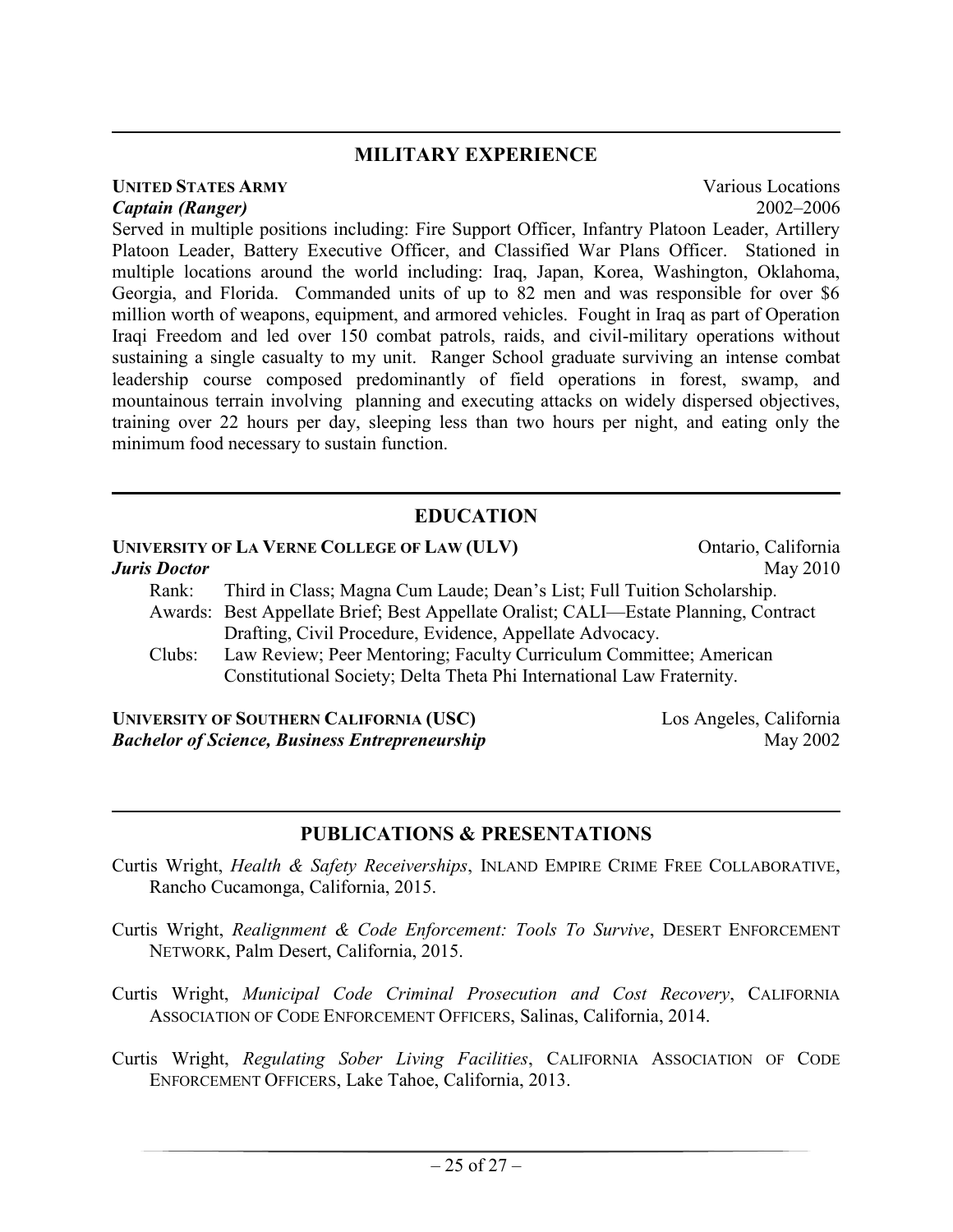- Curtis Wright, *Regulating Medical Marijuana Dispensaries*, INSPECTION ENFORCEMENT TRAINING INSTITUTE, Various Cities throughout California, 2013.
- Curtis Wright et al., *Health & Safety Code Receiverships Panel*, CALIFORNIA RECEIVERSHIP FORUM, Los Angeles, California, 2013.
- Curtis Wright, *Crime-Free Housing*, COUNTY OF SAN BERNARDINO, Various Cities, California, 2013–2014.
- Curtis Wright, *Crime-Free Housing*, CITY OF SAN BERNARDINO, San Bernardino, California, 2013–2014.
- Curtis Wright, *Health & Safety Code Receiverships*, CALIFORNIA ASSOCIATION OF CODE ENFORCEMENT OFFICERS, Fremont, California, 2013.
- Curtis Wright, *Nuisance Abatement Cost Recovery*, CALIFORNIA ASSOCIATION OF CODE ENFORCEMENT OFFICERS, Fremont, California, 2013.
- Matthew Silver & Curtis Wright, *Responding to Realignment Impacts*, CALIFORNIA LEAGUE OF CITIES, Ontario, California, 2013.
- Matthew Silver & Curtis Wright, *Public Entity Receiverships of Blighted and Foreclosed Properties*, 35 PUB. L.J. 21, no. 4, Fall 2012 at 21.
- Matthew Silver & Curtis Wright, *New California Law Strengthens Municipal Powers To Fight Blight On Foreclosed Homes*, THE PUBLIC RECORD, Sept. 18, 2012, at 15.
- Curtis Wright, *Redistricting Law for Water Agencies*, ASSOCIATION OF CALIFORNIA WATER AGENCIES, Monterey, California, 2012.
- Scott Talkov, *Barristers President's Message—Honoring Our Veterans: Army Ranger & Barrister Curtis Wright*, RIVERSIDE LAWYER, October 2011, at 6.
- Sophia Choi & Curtis Wright, *Obtaining Citizenship Through Military Service*, RIVERSIDE LAWYER, October 2011, at 12.
- Matthew Silver & Curtis Wright, *Medical Marijuana Dispensaries*, CALIFORNIA ASSOCIATION OF CODE ENFORCEMENT OFFICERS, Monterey, California, 2011.
- Matthew Silver & Curtis Wright, *Code Enforcement Criminal Prosecutions*, CITY OF FONTANA, Fontana, California, 2011.
- Charity Schiller & Curtis Wright, *Metadata Mining and Scrubbing: Potential Ethical Pitfalls California Attorneys Need To Know*, RIVERSIDE LAWYER, June 2010, at 25.